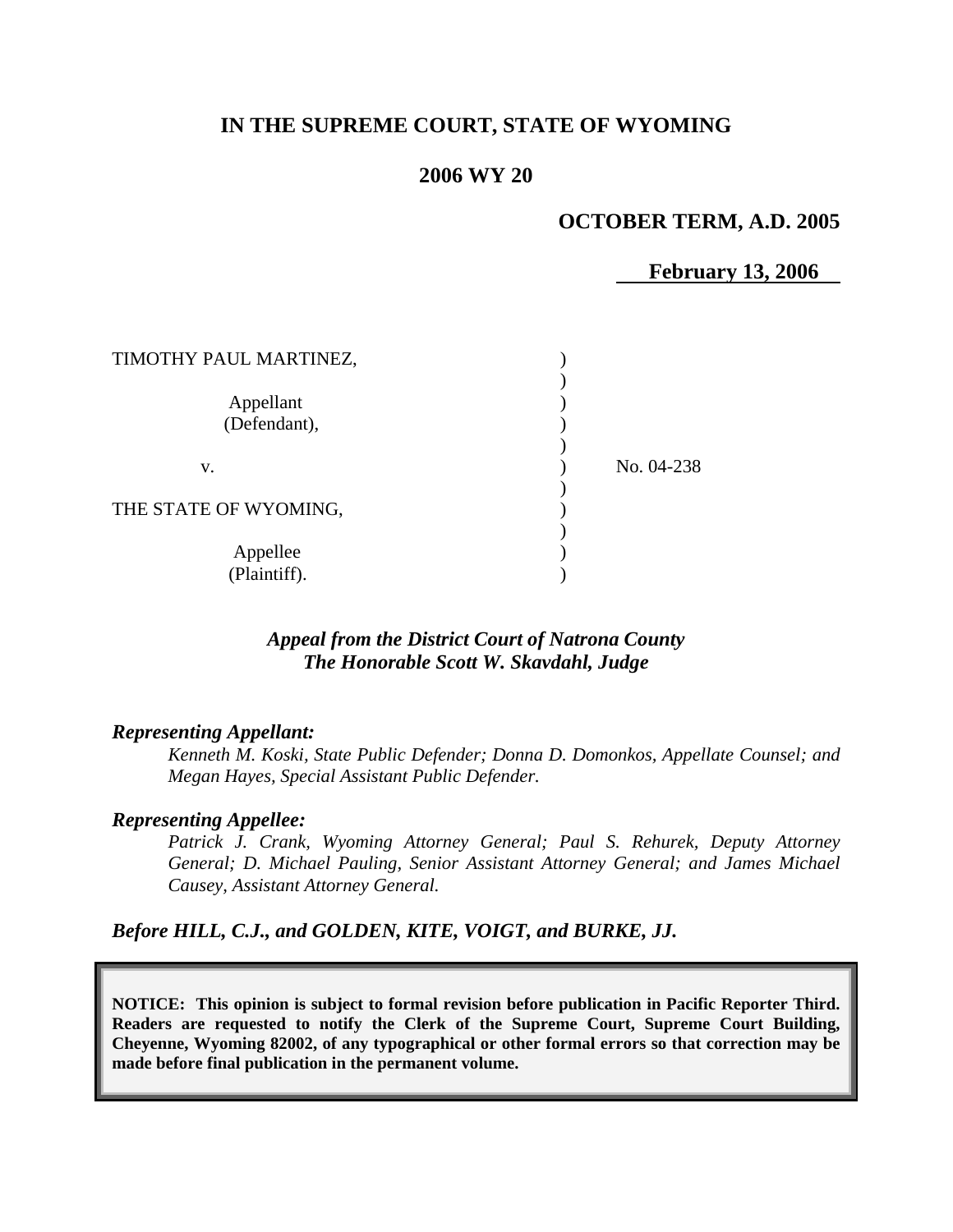## **VOIGT, Justice.**

[¶1] In May 2004, a Natrona County jury found Timothy Paul Martinez (the appellant) guilty of first-degree murder for brutally beating his wife to death with a shotgun. On appeal, the appellant claims that the State violated his constitutional rights because he lost material and favorable trial testimony when law enforcement officers threatened or coerced a potential defense witness, that his trial attorneys were ineffective, that his sentence was unconstitutional, and that his sentence was based on inaccurate information. We affirm.

## **ISSUES**

[¶2] 1. Whether the State violated the appellant's constitutional rights by threatening or coercing a potential defense witness?

2. Whether the appellant's trial counsel were ineffective?

3. Whether the constitutionality of the appellant's sentence was raised properly in the district court?

4. Whether the appellant was sentenced based on inaccurate information?

# **FACTS**

[¶3] It is not necessary for us to set forth the evidentiary facts in great detail due to the nature of the issues raised in this appeal. Melissa Martinez (the victim) and the appellant were married in 1999, and they had two children (ages two and four at the time of the victim's death). By September 2003, the victim had decided to leave their residence in Casper and move herself and the children back to her parents' residence in Sinclair, Wyoming. To that end, the victim gathered her possessions, sold some of the possessions at a yard sale, and rented a U-haul truck the weekend of September 7. She also arranged for her parents to meet her at 11 a.m. that Sunday to load the U-haul and then caravan back to Sinclair.

[¶4] When the victim's family arrived at her residence on Sunday, they encountered the appellant and the children but were unable to locate the victim. Law enforcement officers subsequently discovered the victim's body in a duffel bag in the residence's laundry room, as well as a shotgun that had been placed in the rafters above the laundry room. The coroner opined that the shotgun had been used to beat the victim about the head—the victim sustained at least ten blows to the head, including one blow that caused a six-inch skull fracture.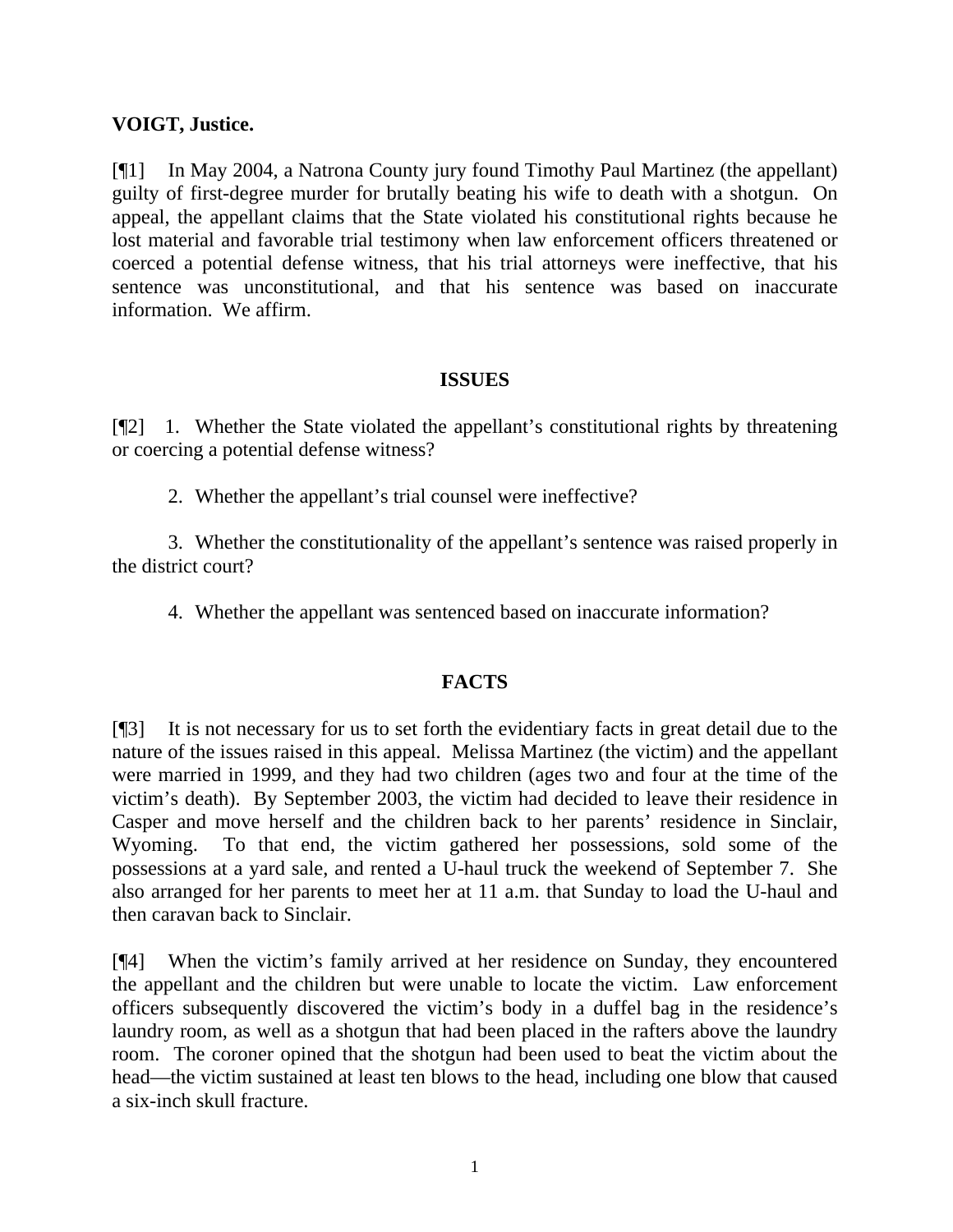[¶5] The appellant was charged with first-degree murder in violation of Wyo. Stat. Ann. § 6-2-101(a) (LexisNexis 2003). He testified in his own defense at trial and essentially implicated another individual, Randy Anderson, in the killing. Anderson testified that he had nothing to do with the victim's murder. The jury found the appellant guilty of first-degree murder following an eight-day trial, and the district court sentenced the appellant to life imprisonment without the possibility of parole. The appellant now appeals from the district court's judgment and sentence.

#### **DISCUSSION**

## *Compulsory Process*

l

[¶6] The appellant argues that the State intentionally caused the loss of material and favorable trial testimony because law enforcement officers threatened or coerced a potential defense witness, thereby interfering with the witness' "free and unhampered choice to testify" at the appellant's trial. According to the appellant, this conduct impaired his ability to present his own witnesses and establish a defense, which violated his constitutional rights to due process and compulsory process.<sup>[1](#page-2-0)</sup> We generally review a claim "that a constitutional right has been violated by applying our *de novo* standard of review." *Pope v. State*, 2002 WY 9, ¶ 14, 38 P.3d 1069, 1072 (Wyo. 2002); *see also United States v. Serrano*, 406 F.3d 1208, 1214 (10th Cir. 2005), *cert. denied*, 126 S.Ct. 277 (2005).

[¶7] The pertinent facts are undisputed. On April 14, 2004, the appellant filed a list of "potential" trial witnesses, which list included James Friedman (Friedman). At the district attorney's request, two Casper police detectives interviewed Friedman the next

<span id="page-2-0"></span><sup>1</sup> The Sixth Amendment to the United States Constitution provides, in pertinent part: "In all criminal prosecutions, the accused shall enjoy the right . . . to have compulsory process for obtaining witnesses in his favor . . . ." The Fourteenth Amendment to the United States Constitution provides, in pertinent part: "No State shall make or enforce any law which shall abridge the privileges or immunities of citizens of the United States; nor shall any State deprive any person of life, liberty, or property, without due process of law  $\ldots$ ."

The appellant also argues that his rights pursuant to the Wyoming Constitution were violated. *See* Wyo. Const. art. 1, § 10. However, the appellant merely notes that we are "free to grant more rights to our citizens under the Wyoming Constitution than they are entitled to have under the United States Constitution'" and asks that we "hold that his constitutional rights to due process and compulsory process under the Wyoming Constitution were violated by the actions of the government in depriving [the appellant] of important exculpatory evidence." To the extent that the appellant asks us independently to interpret the Wyoming Constitution, this analysis does not constitute the "'precise, analytically sound approach [required] when advancing an argument'" to do so. *Vassar v. State*, 2004 WY 125, ¶ 14, 99 P.3d 987, 993 (Wyo. 2004) (*quoting Vasquez v. State*, 990 P.2d 476, 484 (Wyo. 1999)). We will therefore analyze this issue according to federal constitutional authority.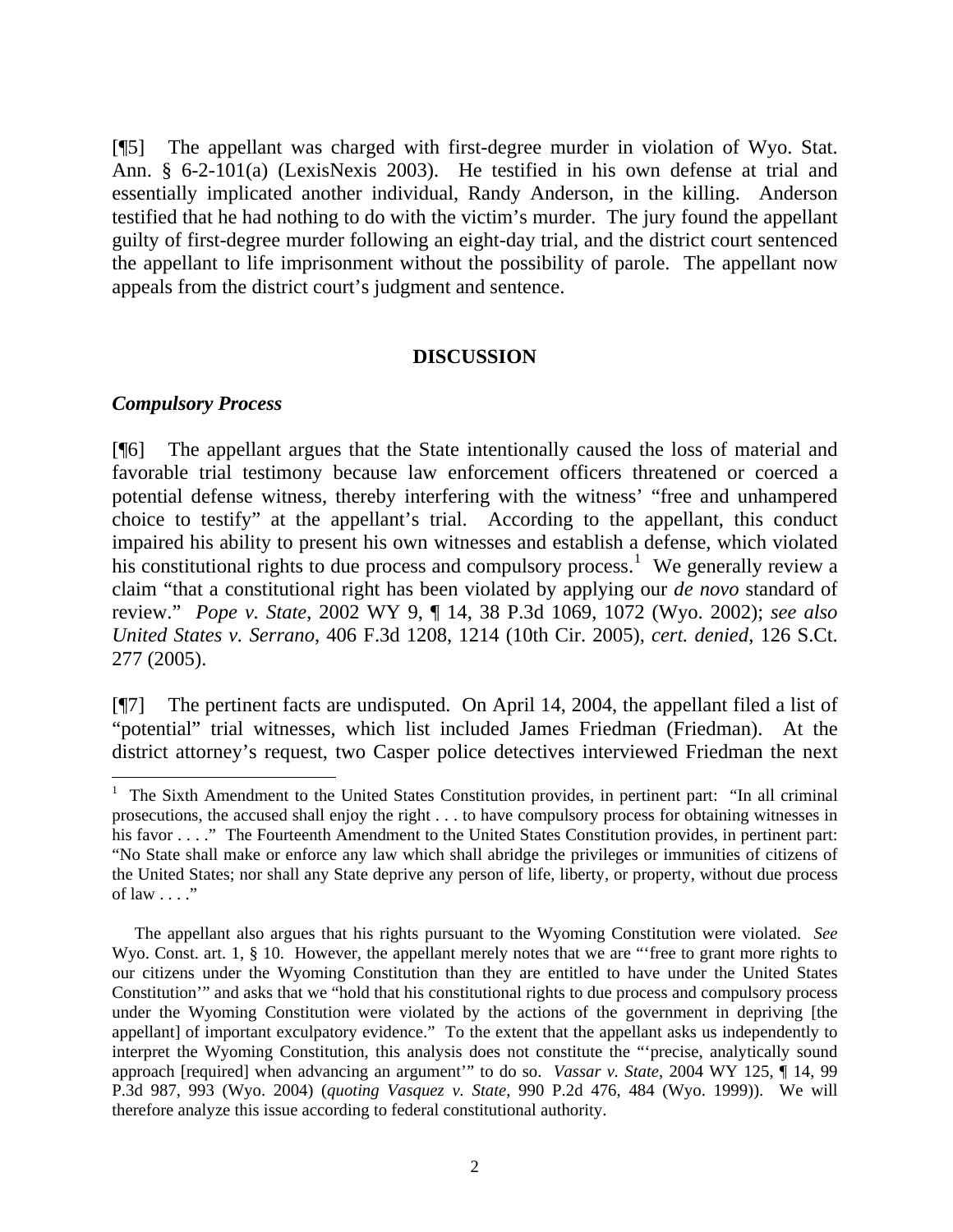day at the Natrona County Detention Center. The detectives advised Friedman of his *Miranda* rights and Friedman proceeded to tell the officers about his conversation with Randy Anderson (Anderson) in January 2004. Anderson "boast[ed]" to Friedman that he was a "collector"—if "somebody needed something done, he was the guy to go to." Anderson claimed that he and the appellant were using methamphetamine the night the victim was murdered, and the appellant sent Anderson to retrieve some stereo speakers from the basement of the appellant's residence. When he encountered the victim at the residence, the victim told Anderson that he needed to leave. Anderson refused to leave and the victim produced a shotgun, which "was jammed." Anderson ultimately took the shotgun from the victim and struck her twice in the face. The appellant arrived at the residence about fifteen minutes later and saw that Anderson was covered with blood.

[¶8] Upon reviewing an audiotape of the interview, detective Robin Tuma (Tuma) asked Friedman if he would "be willing to take a polygraph test to show that the information he had given  $\ldots$  was true.<sup>3[2](#page-3-0)</sup> Friedman agreed, and Tuma scheduled the examination for the next morning with detective Tim Weinhandl (Weinhandl). On April 16, Friedman was transported from the detention center to an interview room, where Tuma removed Friedman's restraints. Weinhandl followed his typical examination procedure and first obtained background and biographical information from Friedman. During this portion of the examination (which was not recorded), Friedman mentioned that he "was in jail awaiting a [presentence] investigation" in a different case. Weinhandl had no knowledge of this "underlying case" prior to the polygraph examination. Weinhandl then, as was his practice, informed Friedman of his *Miranda* rights and Friedman ultimately signed a form<sup>[3](#page-3-1)</sup> waiving those rights as well as a "release of liability form."

[¶9] Friedman asked Weinhandl what effect the polygraph "would have on him."[4](#page-3-2) At first, Weinhandl thought Friedman was worried about being shocked by the polygraph machine. When Friedman clarified that he was actually worried "about the statement he was going to give," Weinhandl replied that the appellant's case was an "ongoing criminal" investigation," that Weinhandl's purpose was "to determine whether or not the information [Friedman] provided us with was the truth," and that if Friedman's information "was false in any way, that there are possible charges that could be filed against him" which also could "possibl[y]" affect his pending presentence investigation. Weinhandl denied that he threatened to prosecute Friedman "if he lied." Rather, he told Friedman that he "wanted the truth in this matter and if the statement that he had already given [was] the truth, fine." The detective then asked Friedman if his first statement to

 $2$  Friedman was the only individual that Tuma attempted to polygraph in this case.

<span id="page-3-1"></span><span id="page-3-0"></span> $3$  The document informs the subject of his "right to remain silent," to "talk to an Attorney before we ask you any questions, and to have him with you during questioning," and to "stop answering questions at any time during this interview."

<span id="page-3-2"></span><sup>&</sup>lt;sup>4</sup> Tuma was observing the examination through a two-way mirror and confirmed that Friedman, not Weinhandl, initiated the conversation regarding Friedman's other pending case.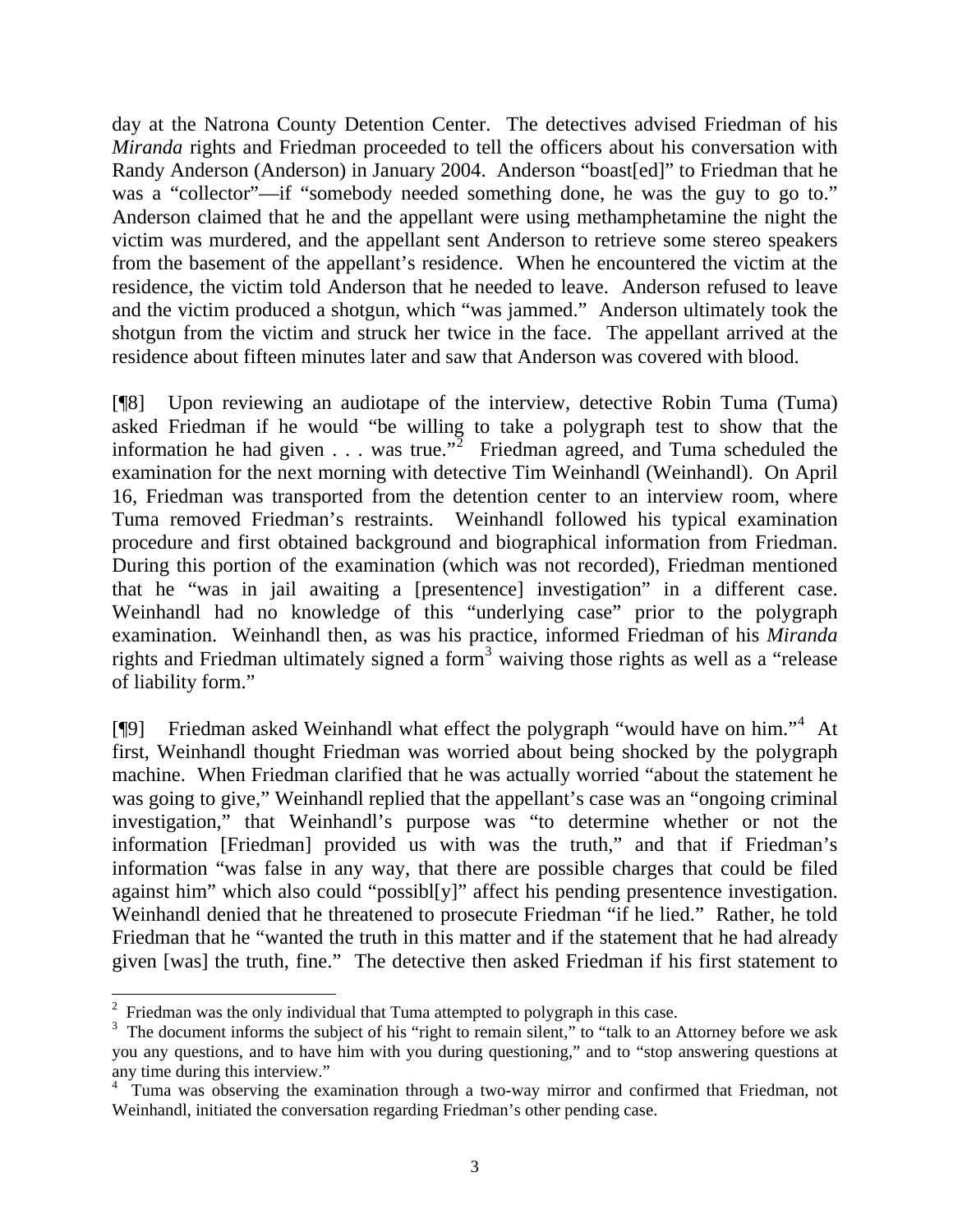the detectives was the truth, and Friedman said that it "was not"—the source of the information he provided in his first interview was not Anderson, but was instead the appellant (whom Friedman had known since 2001) and another jail inmate.

[¶10] Weinhandl conferred with Tuma, and they called the district attorney. According to Weinhandl, the district attorney instructed them to tell Friedman "that . . . changing . . . his statement at this time is not going to affect the deal that he has going on right now" and that whatever Friedman said, "we just wanted the truth"—it "didn't matter if he changed [his statement] or not." According to Tuma, the district attorney instructed them to ensure that Friedman understood that "even though he lied previously, it wouldn't affect his deal, and he just needed to tell the truth"—Friedman's "deal was not impaired in any way no matter what he said." The detectives conveyed this information to Friedman. Tuma also reiterated to Friedman at some point that "by telling us the truth now and lying prior, that had not affected what he had worked out with his attorney and the district attorney," and Tuma denied that he indicated that Friedman "should or should not testify in any particular manner."

[¶11] Since Friedman had stated that his first taped statement was partially untrue, Weinhandl told Friedman that the detectives wanted him to provide them another taped statement and Friedman indicated "that would be fine." Friedman was again advised of his *Miranda* rights and he apparently signed a form waiving those rights. He stated during the taped interview that he had not told the truth to the appellant's investigator or to Tuma the previous day regarding the source of his information about Anderson's alleged role in the victim's murder—the source was not Anderson himself, but was instead the appellant<sup>[5](#page-4-0)</sup> and another inmate. This statement was more detailed than Friedman's statement the previous day and differed in some other respects that are not material to this appeal. During the statement, Weinhandl also confirmed what he had previously discussed with Friedman regarding Friedman's pending presentence investigation:

> [Weinhandl:] And we talked about a previous [incident] that you're already in jail for that you [inaudible] a PSI for?

[Friedman:] Yes, sir.

[Weinhandl:] And you have some time hanging over your head for that, correct?

[Friedman:] Yes, sir.

<span id="page-4-0"></span> 5 Friedman stated that the appellant did not tell him to fabricate the fact that Anderson told him this information.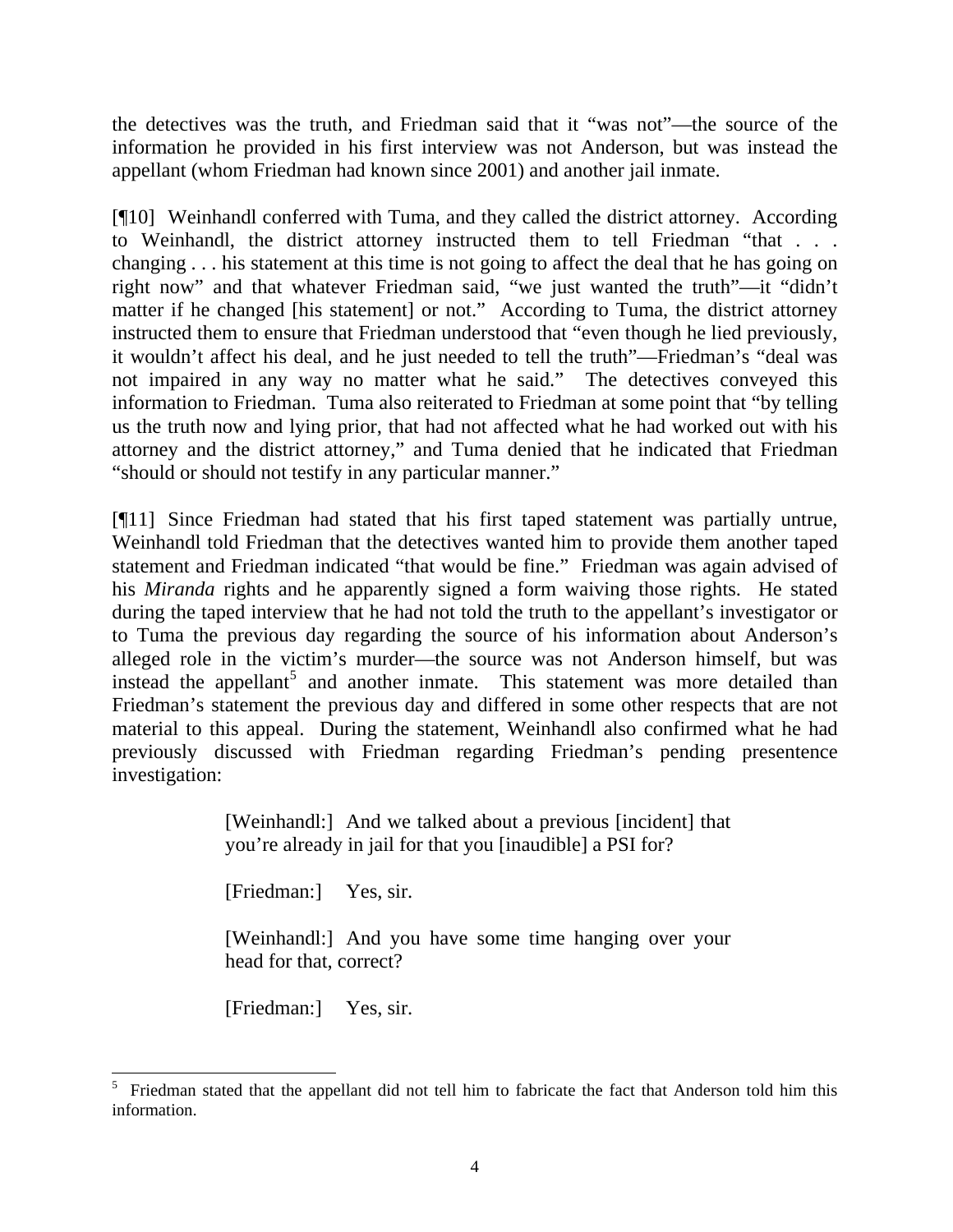a criminal investigation could result in some other criminal charges . . . [Friedman:] Yes, sir. [Weinhandl:] . . . which could also affect your PSI that's going on right now? [Friedman:] Yes, sir. [Weinhandl:] And I then asked you to tell me the truth about this? [Friedman:] Yes, sir. [Weinhandl:] Whether it's the statement you gave before or something different?

[Weinhandl:] And I informed you that, uh, that interfering in

[Friedman:] Yes, sir.

 $\overline{a}$ 

Friedman also acknowledged on tape that he had not been threatened or promised anything, and no one "threatened to throw [him] in jail or do anything like that or screw up any deals" that he already had in place. The detectives ended the interview and returned Friedman to the detention center without completing the polygraph examination.<sup>[6](#page-5-0)</sup>

[¶12] On April 26, 2004 (the third day of the appellant's trial), the appellant filed a Motion for Mistrial Based on State's Intimidation of Listed Defense Witness. The district court held a hearing on the motion that morning. The district court ultimately denied the appellant's motion, concluding that Friedman had not yet invoked his right to remain silent with respect to his potential trial testimony<sup>[7](#page-5-1)</sup> and that neither the district attorney, nor any of his agents, had "meaningfully interfered" with the appellant's right

<span id="page-5-0"></span><sup>&</sup>lt;sup>6</sup> Tuma testified that the polygraph examination was not completed because Friedman "changed his statements and said that the information he gave us [on April 16] was the truth"; the statement the officers intended to polygraph him on "had already changed," but if Friedman "had wanted to take [the examination], then, yes, we could have continued."

<span id="page-5-1"></span><sup>7</sup> In the event that Friedman did so, the district court indicated that it would conduct an in camera proceeding to determine whether or not Friedman's invocation was "in any way related to the communications he has had with the prosecution in this case."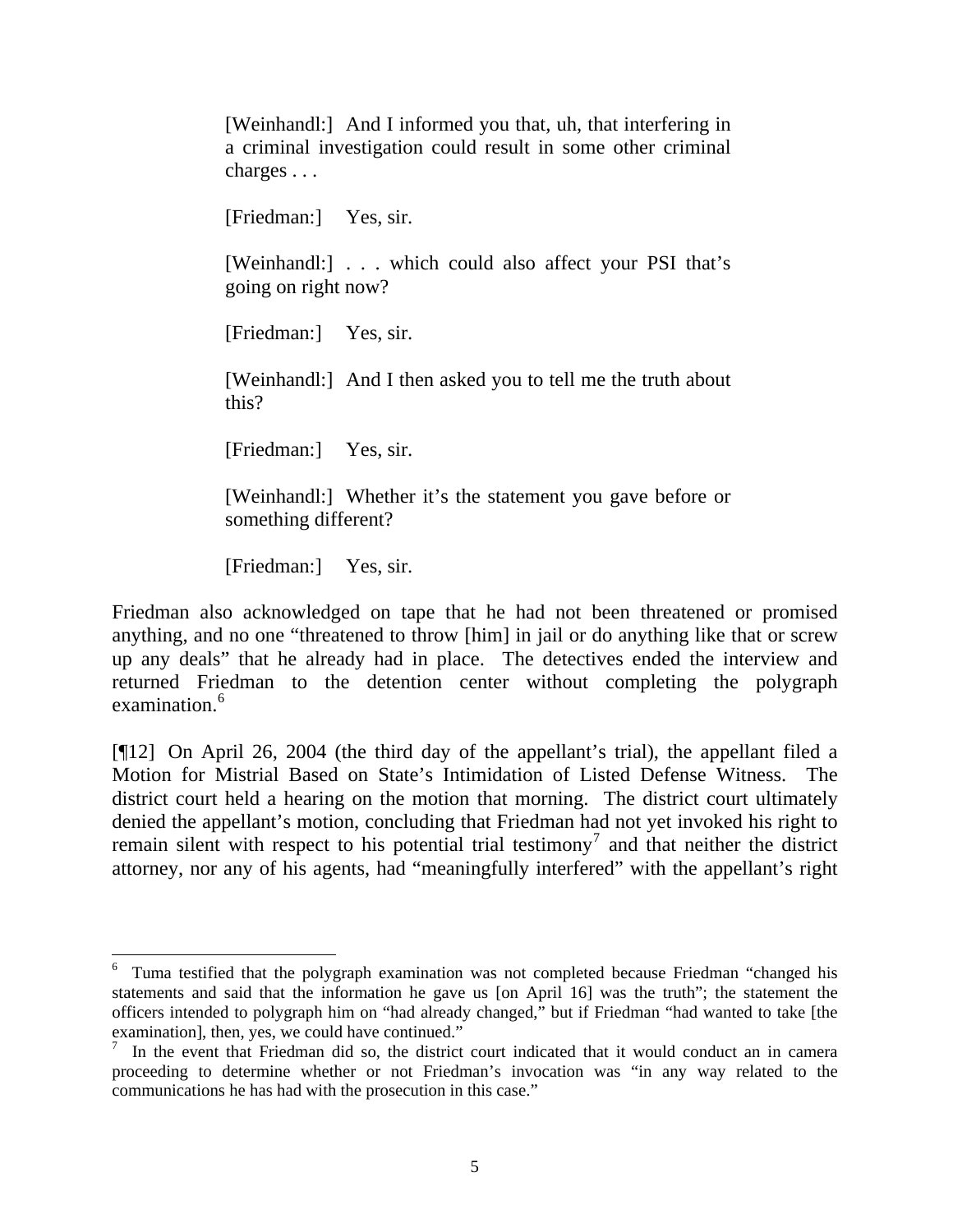to compulsory process. $\delta$  The appellant never called Friedman to testify in support of his motion, or during his trial. $9$ 

[¶13] The United States Supreme Court has said that the

right of an accused to have compulsory process for obtaining witnesses in his favor stands on no lesser footing than the other Sixth Amendment rights that we have previously held applicable to the States. . . . The right to offer the testimony of witnesses, and to compel their attendance, if necessary, is in plain terms the right to present a defense, the right to present the defendant's version of the facts as well as the prosecution's to the jury so it may decide where the truth lies. Just as an accused has the right to confront the prosecution's witnesses for the purpose of challenging their testimony, he has the right to present his own witnesses to establish a defense. This right is a fundamental element of due process of law.

*Washington v. Texas*, 388 U.S. 14, 18-19, 87 S.Ct. 1920, 1923, 18 L.Ed.2d 1019 (1967). *See generally also Person v. State*, 2004 WY 149, ¶¶ 13-14, 100 P.3d 1270, 1276-77 (Wyo. 2004); and *Dysthe v. State*, 2003 WY 20, ¶¶ 5-6, 63 P.3d 875, 879 (Wyo. 2003).

[¶14] The "government cannot substantially interfere with a defense witness's decision to testify." *Serrano*, 406 F.3d at 1215; *see also United States v. Smith*, 997 F.2d 674, 680 (10th Cir. 1993), *cert. denied*, 510 U.S. 937 (1993). "Interference is substantial when the government actor actively discourages a witness from testifying through threats of prosecution, intimidation, or coercive badgering." *Serrano*, 406 F.3d at 1216. In order to

> establish a fourteenth amendment due process violation based on the denial of the right to compulsory process, a defendant must establish "more than the mere absence of testimony." *United States v. Valenzuela-Bernal*, 458 U.S. 858, 867, 102 S.Ct. 3440, 3446, 73 L.Ed.2d 1193 (1982). There must be a plausible showing that an act by the government caused the loss or erosion of testimony that was both material and favorable to the defense. *Id.*; *see also United States v. Hoffman*, 832 F.2d 1299 (1st Cir.1987) (construing *Valenzuela-Bernal* to require a nexus between the challenged

<span id="page-6-0"></span><sup>8</sup> The appellant does not appeal the district court's denial of his mistrial motion.

<span id="page-6-1"></span><sup>9</sup> The appellant's trial counsel indicated during the hearing that "a significant portion of the ... [appellant's] case has been compromised and whether we can clean it up or clear it up, I don't know."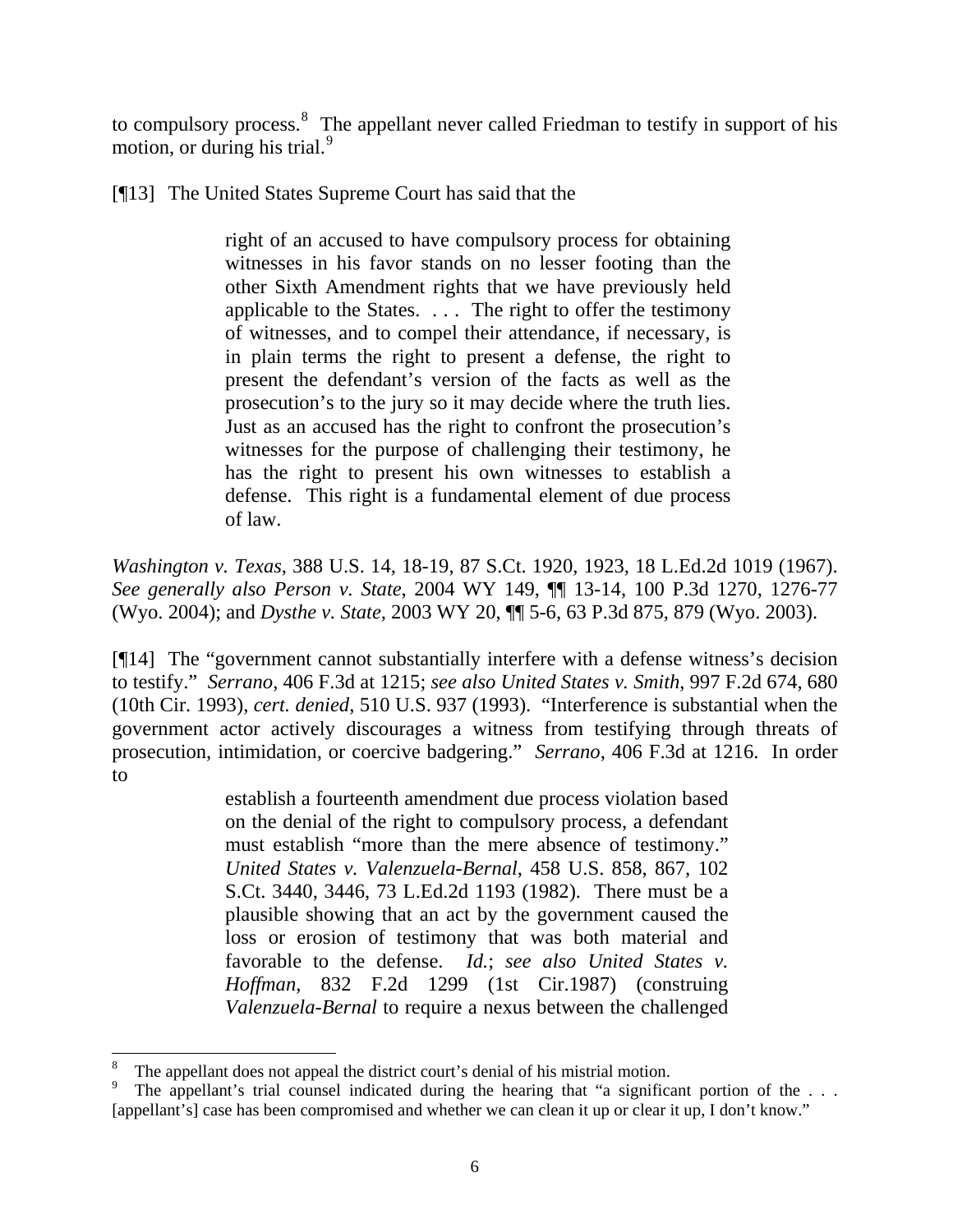government conduct and the defendant's inability to present evidence).

*Griffin v. Davies*, 929 F.2d 550, 553 (10th Cir. 1991), *cert. denied*, 502 U.S. 878 (1991). An analysis of these issues "must be conducted on a case-by-case basis." *Serrano*, 406 F.3d at 1216.

[¶15] We must first determine what government conduct is at issue in this appeal. It is worth noting that the premise of the appellant's argument is that Friedman's statement to the police on April 15 (the "first statement") was true and that the detectives proceeded to threaten or coerce Friedman such that he changed this statement on April 16 (the detectives, of course, accepting Friedman's representation that his taped statement to them on April 16 (the "second statement") was the "complete truth"). The appellant does not contend that the detectives threatened, coerced, or badgered Friedman during his first statement. That being the case, the only meaningful differences we can discern between the circumstances surrounding Friedman's first statement and those surrounding his second statement are: 1) the setting of the second statement was in connection with a polygraph examination that Tuma requested; and 2) during the initial stages of the polygraph examination, and again after the detectives conferred with the district attorney, Friedman and the detectives discussed what might occur if Friedman lied during the polygraph examination.

[¶16] It was not inherently inappropriate for Tuma to ask Friedman whether he would agree to take a polygraph examination in the instant case, and the appellant has not directed us to any contrary legal authority. Tuma did not, based on the record before us, threaten, coerce, or badger Friedman into agreeing to take the polygraph examination. The record only reflects that Tuma, for whatever reason,<sup>[10](#page-7-0)</sup> made a single request regarding Friedman's willingness to take the examination "to show that the information he had given . . . was true." Nothing in the record indicates that Tuma knew of Friedman's other pending case prior to making this request, that he mentioned the pending case in making the request, or that he threatened Friedman in the event that Friedman did not agree to take the polygraph examination. Friedman, clearly informed as to the purpose of the examination, simply agreed. He could just as easily have rebuffed Tuma.

[¶17] Nor can we say that Friedman was threatened, coerced, or badgered during the initial stages of the polygraph examination. Weinhandl followed his standard procedure in conducting the examination and our review of the record does not reveal the examination to have been unduly coercive. It is undisputed that Weinhandl did not know about Friedman's other pending case prior to the polygraph examination, and that it was Friedman who first mentioned that fact to Weinhandl. Friedman was advised of his

<span id="page-7-0"></span> $\overline{a}$  $10$  Neither party asked Tuma specifically why he requested the polygraph examination.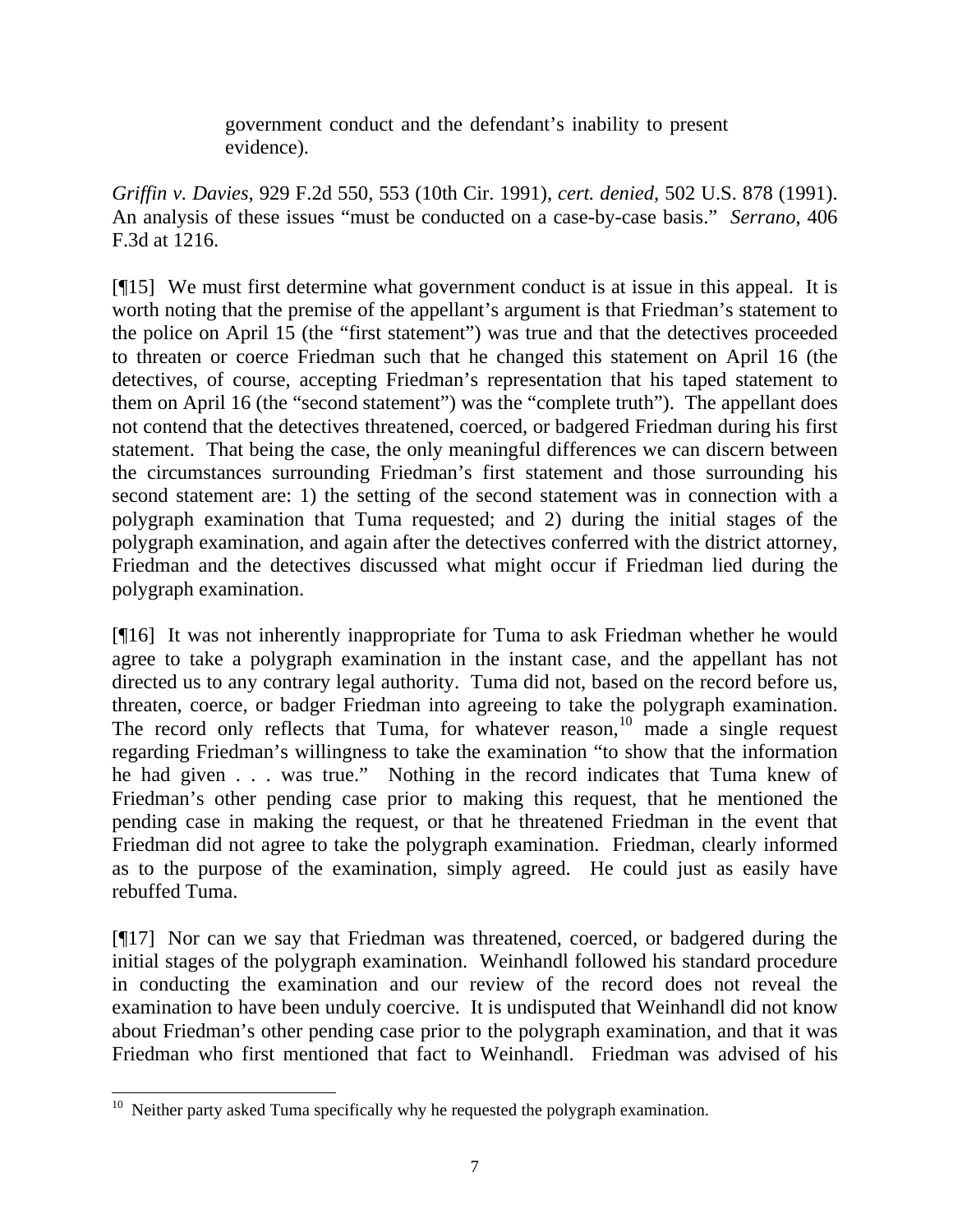*Miranda* rights, signed a written waiver of those rights, and never indicated that he wanted to end the examination or to consult an attorney.<sup>[11](#page-8-0)</sup>

[¶18] Friedman did express some concern about what would happen if he lied during the polygraph examination. Our focus, then, shifts to the detectives' response to Friedman's concern. Other courts have considered whether a judge or a prosecutor violated a defendant's constitutional rights by advising a witness of the implications of perjury, which would seem to be analogous to what occurred in the instant case. The benchmark frequently used in measuring conduct of this nature is the United States Supreme Court's opinion in *Webb v. Texas*, 409 U.S. 95, 93 S.Ct. 351, 34 L.Ed.2d 330 (1972). The following excerpt aptly describes what occurred in that case:

> In *Webb*, the Court . . . held that a trial court judge deprived a criminal defendant of his right to compulsory process when the judge threatened a defense witness with prosecution for perjury, which effectively prevented the witness from testifying. At the trial, the defense called only one witness. On his own initiative, the trial judge said to the witness:

> > "Now you have been called down as a witness in this case by the Defendant. It is the Court's duty to admonish you that you don't have to testify, that anything you say can and will be used against you. If you take the witness stand and lie under oath, the Court will personally see that your case goes to the grand jury and you will be indicted for perjury and the [likelihood] is that you would get convicted of perjury and that it would be stacked onto what you have already got, so that is the matter you have got to make up your mind on. If you get on the witness stand and lie, it is probably going to mean several years and at least more time that you are going to have to serve. It will also be held against you in the penitentiary when

<span id="page-8-0"></span> $11$  Interestingly, the appellant appears to suggest that the detectives intimidated Friedman by "repeatedly" informing him of his *Miranda* rights. We note that the detectives advised Friedman of his *Miranda* rights during his first taped statement, which statement the appellant does not claim was coerced. The detectives did not deviate from that practice during the polygraph examination or when Friedman provided his second taped statement. We also note that *Miranda* advisements have been characterized as measures taken to insure that the right against compulsory self-incrimination is "protected." *See Mackrill v. State*, 2004 WY 129, ¶ 14, 100 P.3d 361, 365 (Wyo. 2004). Surely, if the detectives had not advised Friedman of his rights, the appellant would have relied heavily on that in claiming that the detectives had coerced Friedman. Advising Friedman, who was in custody and could have incriminated himself during the polygraph examination, of his rights was not inappropriate or unnecessary in the instant case.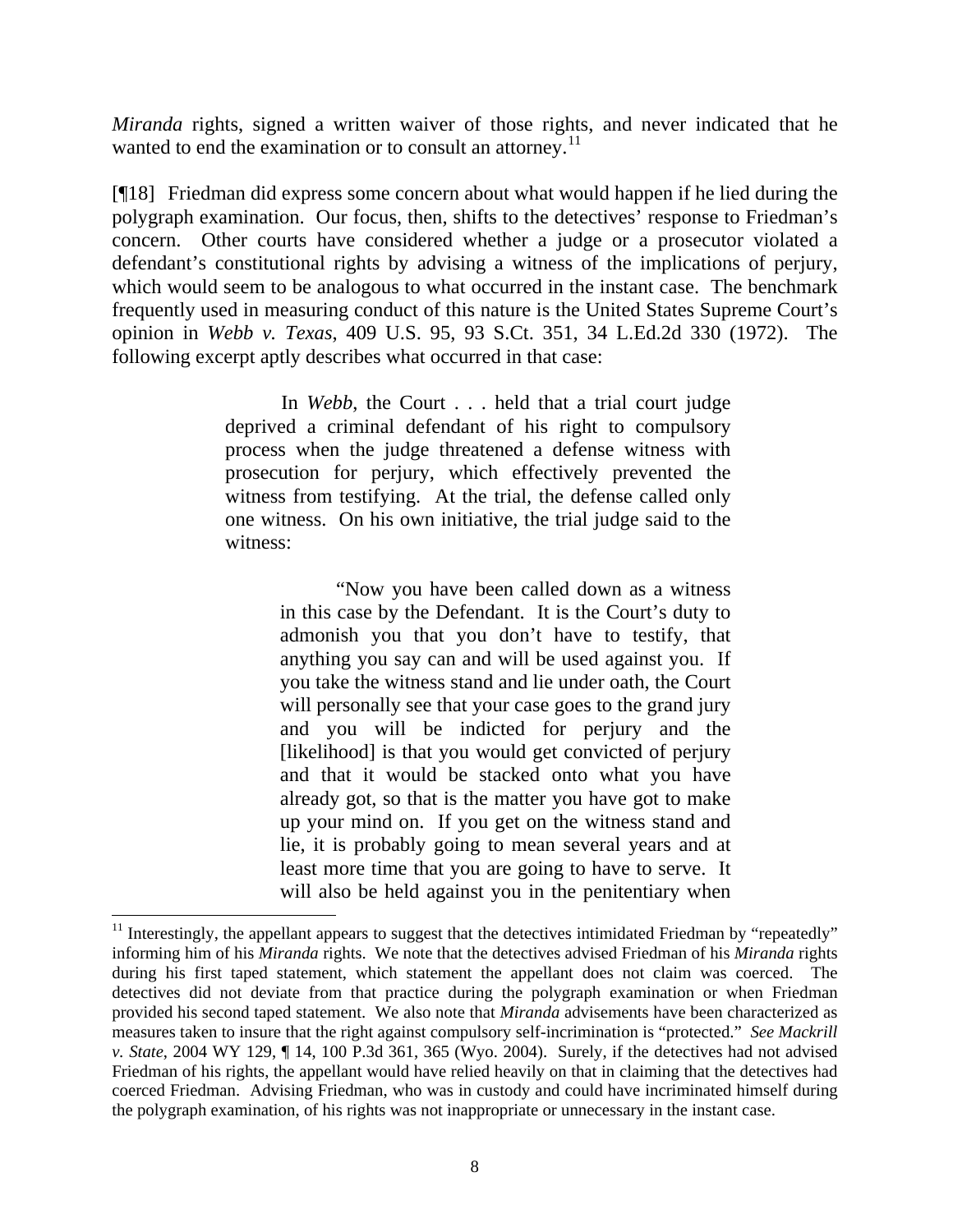you're up for parole and the Court wants you to thoroughly understand the chances you're taking by getting on that witness stand under oath. You may tell the truth and if you do, that is all right, but if you lie you can get into real trouble. The court wants you to know that. You don't owe anybody anything to testify and it must be done freely and voluntarily and with the thorough understanding that you know the hazard you are taking."

The witness thereafter refused to testify and was excused.

 The trial court's error, the Supreme Court said, was to gratuitously single out this particular witness and admonish him, at an inordinately great length, about the dangers of perjury. Instead of just "warning the witness of his right to refuse to testify and of the necessity to tell the truth," the judge implied that he expected the witness to lie and, in unnecessarily strong terms, threatened the witness with a perjury conviction. These admonishments likely exerted significant duress upon the witness, precluding him from freely and voluntarily choosing whether to testify. Such judicial threats, the Court held, deprived the defendant of his right to due process. . . .

*State v. Stanley*, 720 A.2d 323, 327-28 (Md. 1998) (citations omitted).

[¶19] However, it has been said that a constitutional violation does not occur in that context "merely by advising a witness of the possibility that he or she could face prosecution for perjury if his or her testimony differs from that he or she has given previously." *Smith*, 997 F.2d at 680.

> A prosecutor faced with the prospect of an unrepresented defense witness who may be asked to provide self-incriminating testimony can do no more than to advise the witness of the risks he may bring upon himself, presenting this advice in a manner calculated to engender informed and uncoerced decisionmaking on the part of the witness. Where the prosecutor simply provides the witness with a truthful warning, no constitutional violation occurs. [*United States v.*] *Blackwell*, 694 F.2d [1325,] 1335 (D.C. Cir.1982). Where, however, the substance of what [is communicated] to the witness is "a threat over and above what the record indicate[s]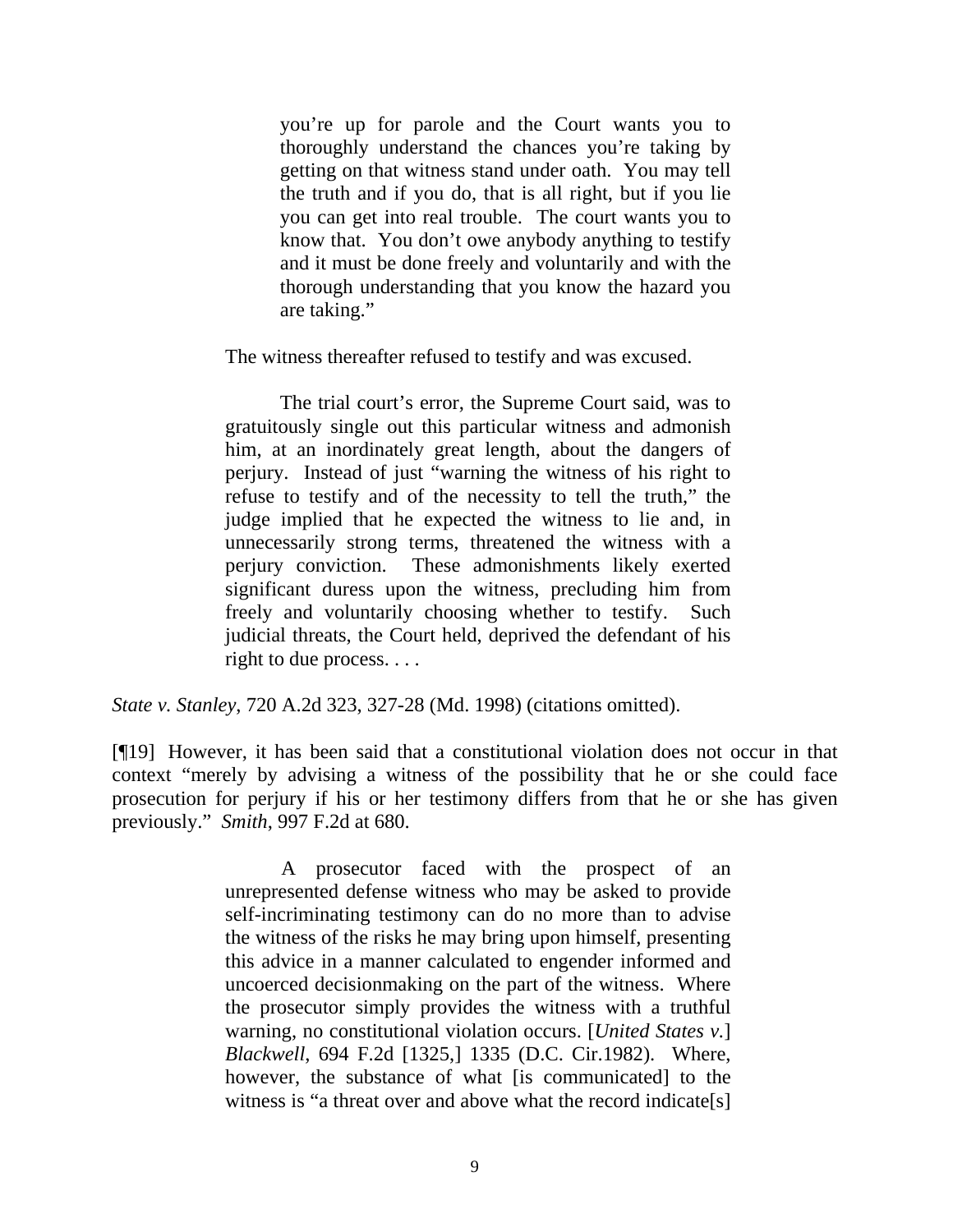was timely, necessary, and appropriate," the inference that the [government] sought to coerce a witness into silence is strong. *United States v. Simmons*, 670 F.2d 365, 369 (D.C.Cir.1982).

*United States v. Jackson*, 935 F.2d 832, 847 (7th Cir. 1991).

[¶20] We conclude, as the Seventh Circuit did in *Jackson*, 935 F.2d at 847, that the detectives' response in the instant case did not amount to the "'highly intimidating' statements, 'excessive in number and badgering in tone or phrasing,' and 'obviously threatening,' that past cases [(including *Webb* and its progeny)] have identified as so coercive as to raise constitutional concerns."[12](#page-10-0) (Citations omitted.) It was Friedman, not Weinhandl, who initiated the discussion about what might happen if he lied during the polygraph examination. Weinhandl simply responded that because the appellant's case was an ongoing criminal investigation, charges "could" be filed against Friedman if he interfered with that investigation by lying, which could possibly also affect the pending presentence investigation Friedman had mentioned. Importantly, Weinhandl also made it clear that he only sought the truth, even if the truth was what Friedman had said in his first statement to Tuma (which did not inculpate the appellant). After Friedman indicated that his first statement was partially untrue, the detectives conferred with the district attorney. They then reiterated to Friedman that they only sought the truth and that, whether he deviated from his first statement or not, it would not affect his pending presentence investigation. Friedman agreed to provide a second taped statement, was again advised of his rights, and continued to maintain that his first statement was partially untrue. He also acknowledged that he had not been threatened in any way, particularly with respect to his pending presentence investigation.

[¶21] Accordingly, we cannot say that Friedman's representation that his first statement was partially untrue was due to any governmental "threats of prosecution, intimidation, or coercive badgering." The fact that Tuma requested the polygraph examination, during which examination Friedman then claimed that his first statement was partially untrue, does not, *ipso facto*, prove otherwise. The nexus between the government's alleged conduct and the loss of material and favorable trial testimony is also tenuous. The record does not indicate that Friedman was unwilling to testify at the appellant's trial, that he intended to invoke his constitutional right not to testify, or that he was no longer available to the defense, due to improper governmental conduct—Friedman did not testify at the motion hearing and the appellant's trial counsel obviously made a strategic decision not to call Friedman as a trial witness. *See, for example, Kitchen v. United States*, 227 F.3d 1014, 1023-24 (7th Cir. 2000) (distinguishing between counsel's

<span id="page-10-0"></span><sup>&</sup>lt;sup>12</sup> The appellant cites numerous cases in his principal and reply briefs as examples of governmental conduct that "can deprive" a defendant of his compulsory process and/or due process rights. We have reviewed these cases, and we do not feel compelled to distinguish them on an individual basis because the cases generally involve government conduct that is more egregious than the conduct at issue in the instant case or conduct that arose in a substantially different context.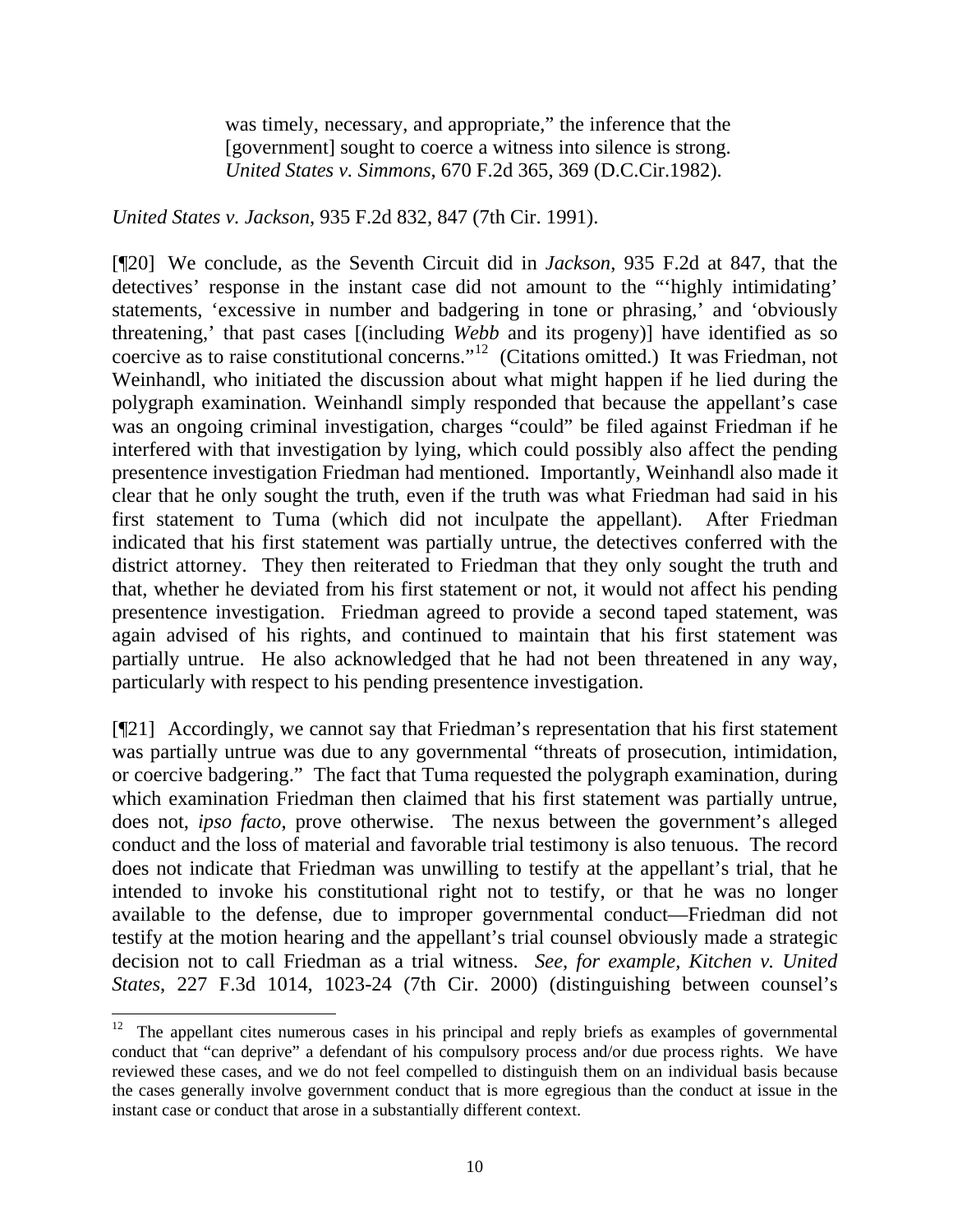decision not to call witness and witness' decision to refuse to testify). We, of course, have no idea what Friedman's trial testimony would have been had either party called him as a trial witness.

## *Ineffective Assistance of Counsel*

[¶22] Two public defenders represented the appellant at trial. On appeal, the appellant contends that his trial counsel were ineffective in several respects. The premise of the appellant's argument is that his trial counsel were obligated to take additional steps in responding to some incidents that arose during the trial. In that regard, the appellant relies on the following excerpt from *Simmons v. State*, 2003 WY 84, ¶ 26, 72 P.3d 803, 812 (Wyo. 2003):

> At the same time, defense counsel also bears a burden to ensure such potential prejudice is adequately addressed. Where counsel has failed to ask the trial court to admonish the jury, move for a mistrial, or raise an objection to the trial court's response, we have declined to reverse. *See Clegg v. State*, 655 P.2d 1240, 1241-42 (Wyo.1982) (upholding trial court's response when victim called the defendant a goddamn liar during his testimony); *Tryon v. State*, 567 P.2d 290, 293- 94 (Wyo.1977) (upholding trial court's response to report that juror received anonymous telephone call concerning prior acts of defendant where defense counsel did not move for mistrial or object); *Gallup* [*v. State*], 559 P.2d [1024,] 1026 [(Wyo.1977)] (upholding trial court's response to courtroom altercation between victim's father and defendant during victim's testimony where defense counsel failed to object, ask for further admonition, or move for mistrial). In such cases, we inferred defense counsel considered the trial court's response sufficient. *Gallup*, 559 P.2d at 1026; *Tryon*, 567 P.2d at 293. These cases illustrate the point that defense counsel bears a substantial burden to ensure such error is adequately addressed at the time it occurs. Where, as here, defense counsel stood silent while the proceedings were allowed to continue without asking the trial court to admonish the jury, give a corrective instruction, or even inquire of the jury whether it heard any comment from the audience, we hold that no violation of a clear and unequivocal rule of law occurred.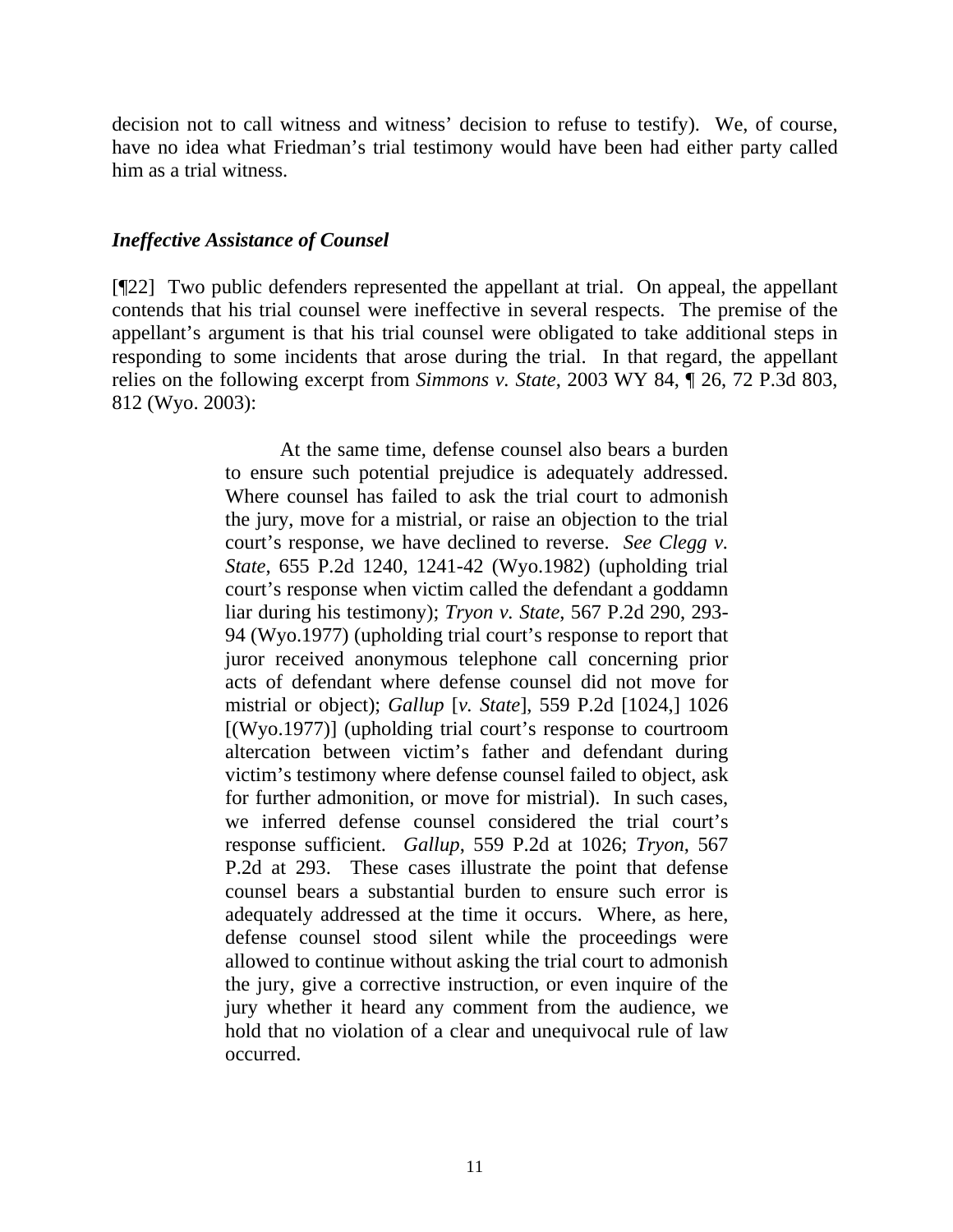## **Standard of Review**

[¶23] Claims of ineffective assistance of counsel are reviewed under the following standard:

> When reviewing a claim of ineffective assistance of counsel, the paramount determination is whether, in light of all the circumstances, trial counsel's acts or omissions were outside the wide range of professionally competent assistance. *Herdt v. State*, 891 P.2d 793, 796 (Wyo.1995); *Starr v. State*, 888 P.2d 1262, 1266-67 (Wyo.1995); *Arner v. State*, 872 P.2d 100, 104 (Wyo.1994); *Frias v. State*, 722 P.2d 135, 145 (Wyo.1986). The reviewing court should indulge a strong presumption that counsel rendered adequate assistance and made all significant decisions in the exercise of reasonable professional judgment. *Herdt*, at 796, *Starr*, at 1266, *Arner*, at 104; *Strickland v. Washington*, 466 U.S. 668, 689, 104 S.Ct. 2052, 2065, 80 L.Ed.2d 674 (1984).

> Under the two-prong standard articulated in *Strickland* and *Frias*, an appellant claiming ineffective assistance of counsel must demonstrate on the record that counsel's performance was deficient and that prejudice resulted. *Strickland*, 466 U.S. at 687, 104 S.Ct. at 2064; *Starr*, at 1266; *King v. State*, 810 P.2d 119, 125 (Wyo.1991) (Cardine, J., dissenting); *Campbell v. State*, 728 P.2d 628, 629 (Wyo.1996); *Frias*, 722 P.2d at 145. In other words, to warrant reversal on a claim of ineffective assistance of counsel, an appellant must demonstrate that his counsel failed to "render such assistance as would have been offered by a reasonably competent attorney" and that "counsel's deficiency prejudiced the defense of the case." *Lower v. State*, 786 P.2d 346, 349 (Wyo.1990). "The benchmark for judging any claim of ineffectiveness must be whether counsel's conduct so undermined the proper functioning of the adversarial process that the trial cannot be relied on as having produced a just result." *Strickland*, 466 U.S. at 686, 104 S.Ct. at 2064.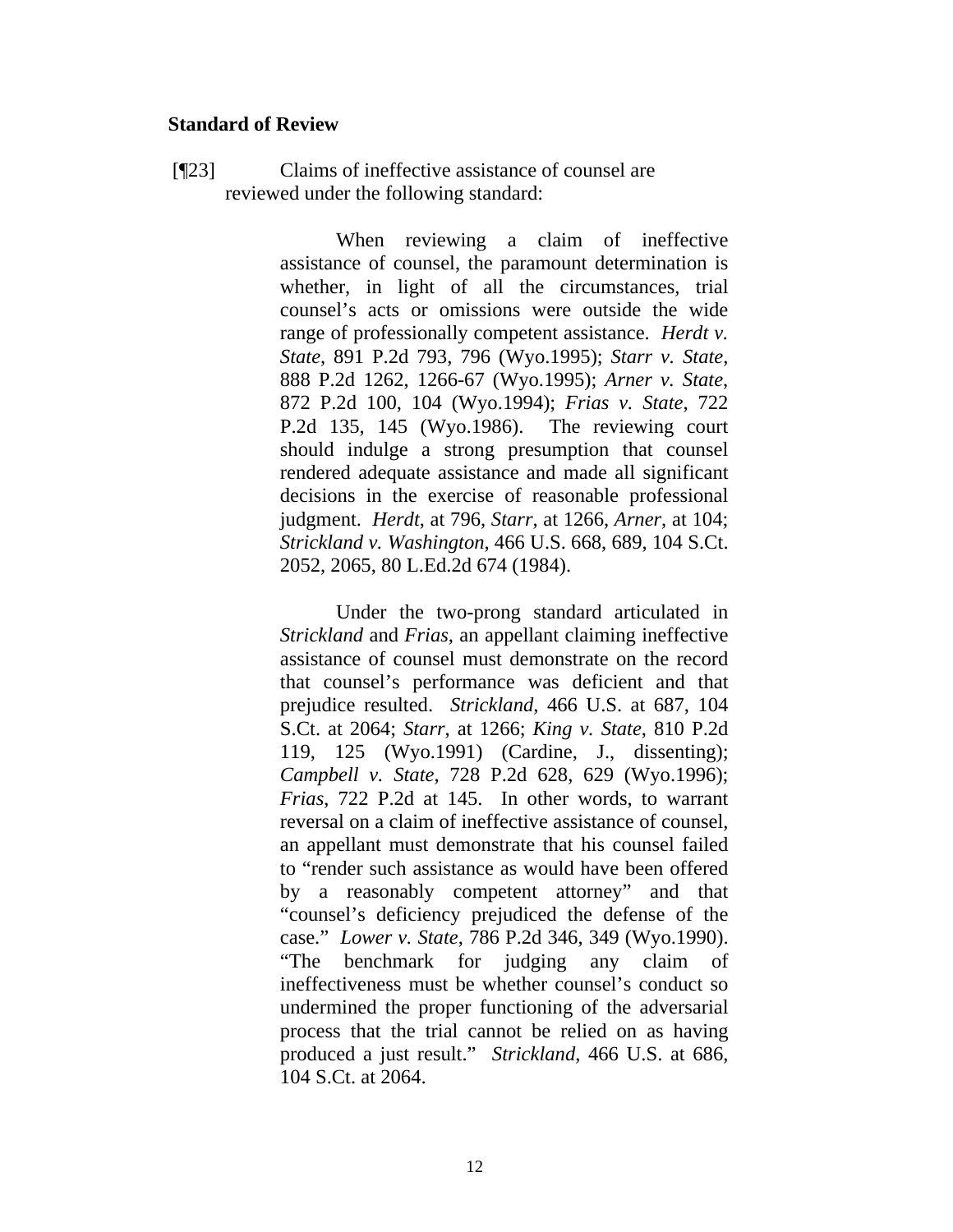*Asch* [*v. State*, 2003 WY 18,] ¶ 11[, 62 P.3d 945, 950 (Wyo.2003)] (*quoting Becker v. State*, 2002 WY 126, ¶ 12, 53 P.3d 94, ¶ 12 (Wyo.2002); *Reyna v. State*, 2001 WY 105, ¶ 19, 33 P.3d 1129, ¶ 19 (Wyo.2001); *Chapman v. State*, 2001 WY 25, ¶ 6, 18 P.3d 1164, ¶ 6 (Wyo.2001); *Grainey v. State*, 997 P.2d 1035, 1038-39 (Wyo.2000)). The burden of proving that counsel was ineffective rests entirely on an appellant. *Asch,* at ¶ 11 (citing *Barkell v. State*, 2002 WY 153, ¶ 10, 55 P.3d 1239, ¶ 10 (Wyo.2002)). To satisfy his burden, an appellant must provide more than mere speculation or equivocal inferences. *Sincock v. State*, 2003 WY 115, ¶ 37, 76 P.3d 323, ¶ 37 (Wyo.2003) (citing *Barkell*, at  $\P$  13).

*Duke v. State*, 2004 WY 120, ¶ 36, 99 P.3d 928, 943 (Wyo. 2004), *cert. denied*, 125 S.Ct. 2513 (2005). We have further stated that the appellant

> must demonstrate the existence of a reasonable probability that, absent that deficiency, the result of the proceedings would have been different. Counsel's ineffectiveness must be so serious as to undermine this court's confidence that the outcome was fair. *Laing v. State*, 746 P.2d 1247, 1248-49 (Wyo.1987); *Gist v. State*, 737 P.2d 336, 342 (Wyo.1987); *Frias v. State*, 722 P.2d 135, 145-47 (Wyo.1986).

*Rutti v. State*, 2004 WY 133, ¶ 23, 100 P.3d 394, 405 (Wyo. 2004), *cert. denied*, 125 S.Ct. 1990 (2005) (*quoting Lower v. State*, 786 P.2d 346, 349-50 (Wyo. 1990)). A failure to "make the required showing of either deficient performance or sufficient prejudice defeats the ineffectiveness claim." *Strickland v. Washington*, 466 U.S. 668, 700, 104 S.Ct. 2052, 2071, 80 L.Ed.2d 674 (1984). Indeed, if "it is easier to dispose of an ineffectiveness claim on the ground of lack of sufficient prejudice, which we expect will often be so, that course should be followed." *Id.*, 466 U.S. at 697, 104 S.Ct. at 2069.

## **Victim Buttons**

[¶24] The facts relevant to this issue are undisputed. Just prior to beginning the second day of the appellant's trial, the district court, *sua sponte*, consulted counsel for both parties about the propriety of continuing to allow the victim's family to wear certain buttons in the courtroom during the trial. It appears, based on what we can discern from the record, that the buttons at issue said, "We will never forget" and contained a picture of the victim. The district court noted the following while discussing the issue with counsel: 1) the buttons were small enough that it could not see the content of the buttons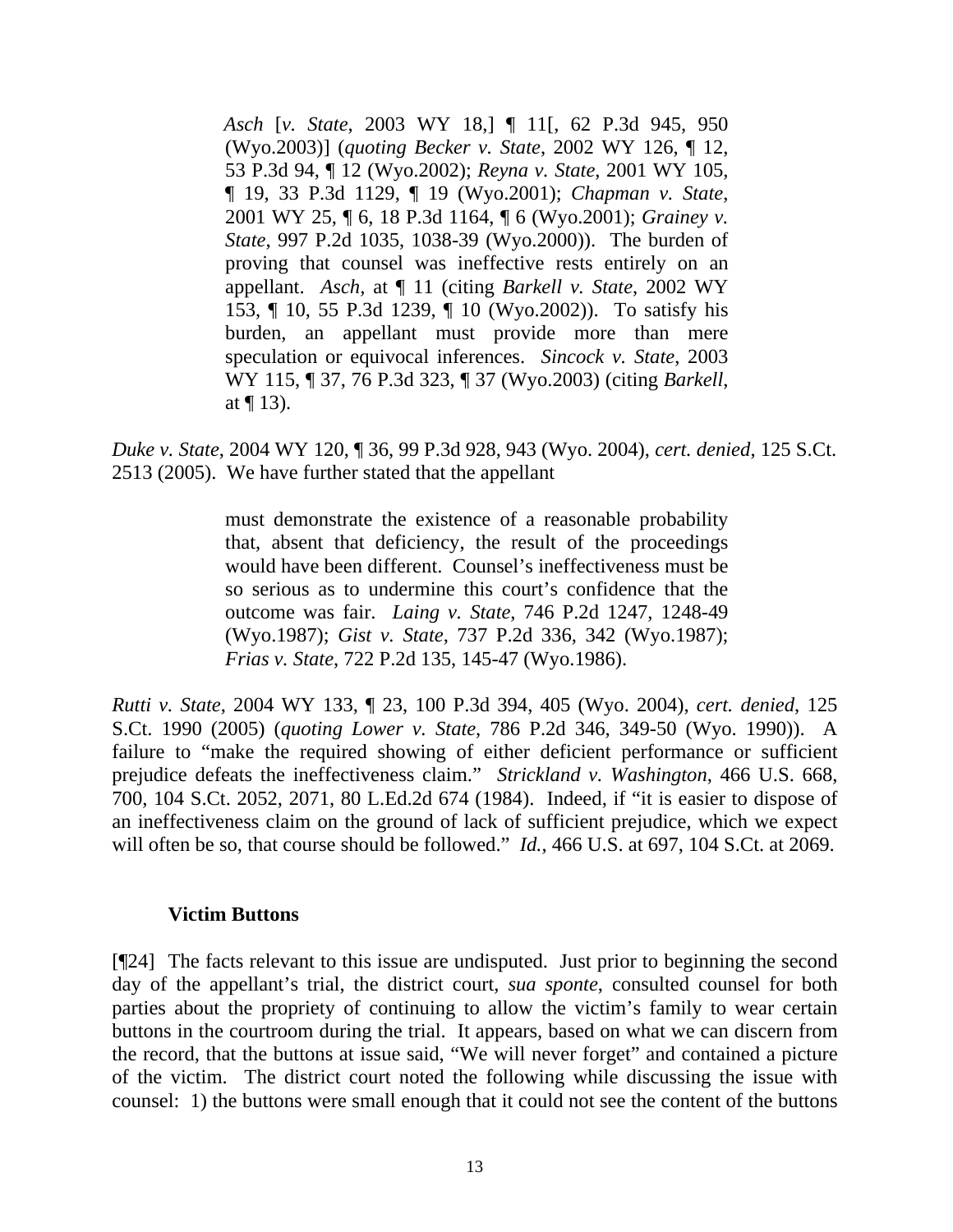from the bench (the buttons were not "of such size that [they] could be read"); 2) the jury was positioned so that it faced away from the courtroom spectators, including the victim's family, with ten to fifteen feet separating the two; 3) when the victim's family entered the courtroom wearing the buttons, the jury had already been seated (facing away from the spectators) for the afternoon trial session; and 4) the district court did not see any jurors actually look at the buttons. The prosecutor stated that the victim's family had been instructed not to wear the buttons during jury selection and the record does not indicate that the family disobeyed that instruction.<sup>[13](#page-14-0)</sup> The appellant's trial counsel asked the district court to prohibit the buttons from the courtroom, and the district court ruled that buttons "reflecting either defense or victim" should only be displayed outside the courtroom and outside the presence of the jury.

[¶25] On appeal, the appellant claims that the buttons at issue injected an impermissible factor into the appellant's trial and that the buttons therefore "inherently" prejudiced his right to a fair trial. *See generally Holbrook v. Flynn*, 475 U.S. 560, 106 S.Ct. 1340, 89 L.Ed.2d 525 (1986); and *Asch v. State*, 2003 WY 18, 62 P.3d 945 (Wyo. 2003). The appellant contends that his trial counsel were ineffective, despite the fact that the district court ruled in their favor and excluded the buttons, because counsel did not ask the district court also to "make any inquiries of the jury [or] admonish the jury regarding the buttons."

[¶26] While the appellant focuses his appellate argument on whether we should presume that his right to a fair trial was prejudiced under the circumstances, it remains his burden to prove that his counsel's performance was deficient. We, of course, "indulge a strong presumption that counsel rendered adequate assistance and made all significant decisions in the exercise of reasonable professional judgment." When this issue was raised in the district court, the appellant's trial counsel promptly asked the district court to exclude the buttons, and the district court granted that request. Trial counsel's failure to take any additional action, then, must be viewed in light of the following circumstances:

 1) The size of the buttons was not such that their content was apparent from any meaningful distance.

 $\overline{a}$ 

<span id="page-14-0"></span><sup>&</sup>lt;sup>13</sup> On appeal, the appellant claims that the prosecutor's representation indicates that the prosecutor was "coaching the victim's family." That claim is speculative based on the record before us—the prosecutor merely stated that the family members "were instructed not to wear [the buttons] during jury selection[]." One could just as easily infer that the prosecutor, if indeed he was the one that gave the instruction, was attempting to accommodate the family's desire to express itself while minimizing any potential prejudice to the appellant. Nevertheless, the appellant's trial counsel did express some concern about this to the district court and we are not certain what more the appellant's counsel were legally obligated to do in that regard.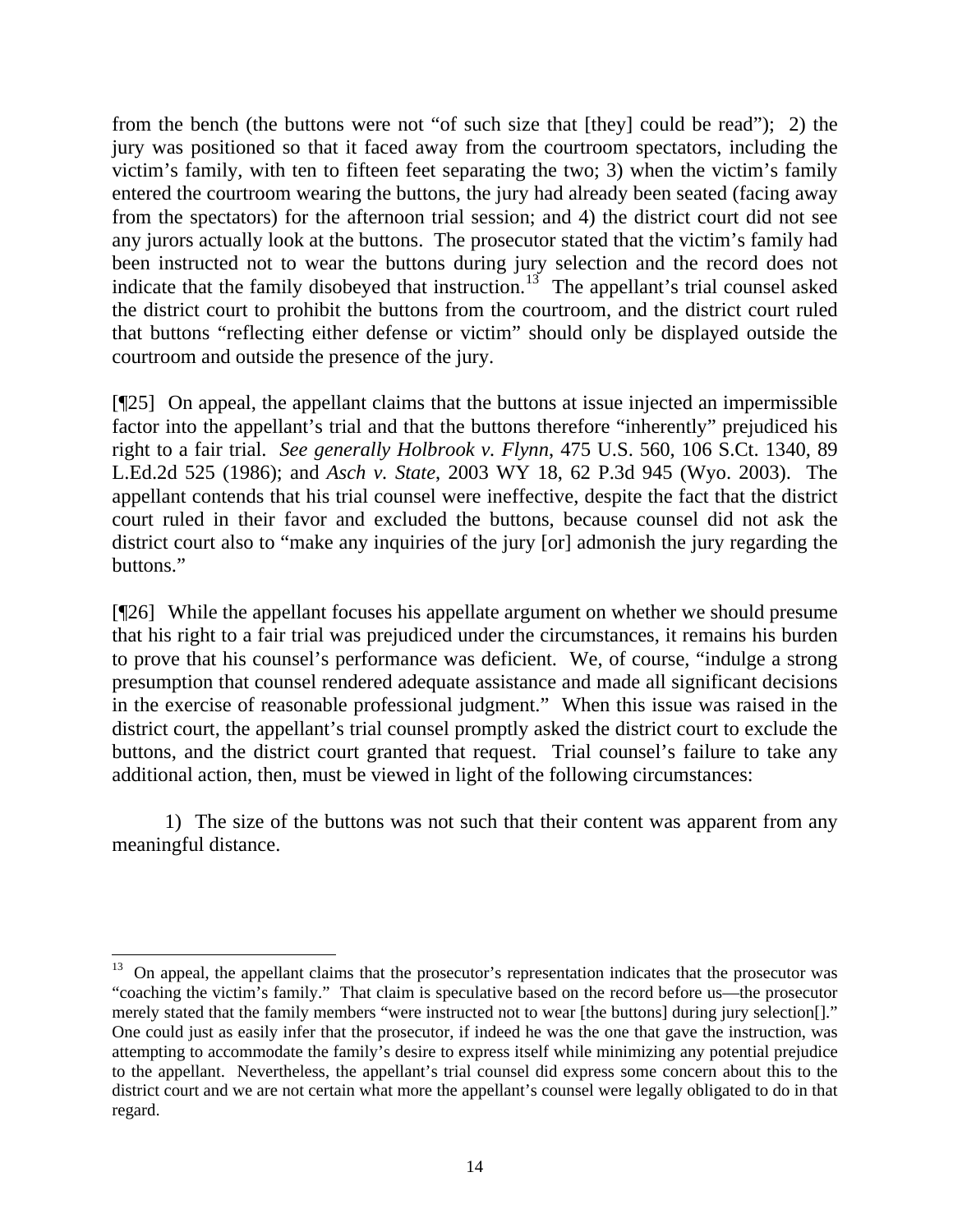2) It is not clear from the record how many buttons were actually present in the courtroom during the trial. $^{14}$  $^{14}$  $^{14}$ 

 3) The jury had virtually no opportunity to view the buttons in the courtroom. The only such opportunity was during the afternoon session on the first day of the appellant's trial. The district court convened that session at 2:51 p.m. When the victim's family entered the courtroom wearing the buttons, the jury had already been seated facing the opposite direction. The trial resumed continuously (with no breaks for the jury) until the district court recessed at 5:06 p.m. It is reasonable to infer from descriptions of the courtroom layout that the jury then exited the courtroom without facing the courtroom spectators.

 4) Though it is certainly not conclusive as to whether any jurors saw the buttons, the district court, which had noticed the buttons and observed the jury during the afternoon trial session, informed counsel that it did not see any jurors actually look at the buttons.

 5) If the appellant's trial counsel had asked the district court to take any further action, such action would necessarily have focused additional attention on the very buttons that the appellant claims were inherently prejudicial.

We cannot say that, considering these circumstances, the appellant's trial counsel were ineffective.

# **Out-of-Court Contact with Jurors**

 $\overline{a}$ 

[¶27] Prior to beginning the sixth day of the appellant's trial, the district court informed counsel that the bailiff had expressed "some concern" because when "the jurors are exiting, there [are] a number of people in the hallway and they can be overheard talking." The prosecutor asked if the district court knew "of any [particular] conversations" that had been overheard and the district court (who obviously had spoken with the bailiff) responded that it did not "have any conversations noted." In order to prevent such an occurrence thereafter, the district court stated that it would ask the jurors to exit via a different stairwell, would "have any indications of any improper communication reported to" the court, and cautioned the courtroom spectators in open court as follows:

> [W]e have jurors that come in and out of the building at various times. And it's important that you be attune[d] to

<span id="page-15-0"></span> $14$  The appellant's trial counsel stated that "in excess of 17 people" he believed to have been associated with the victim's family were present in the courtroom during the morning trial session. However, nothing in the record indicates how many of them (assuming that number to be accurate) attended the afternoon trial session and also wore the buttons.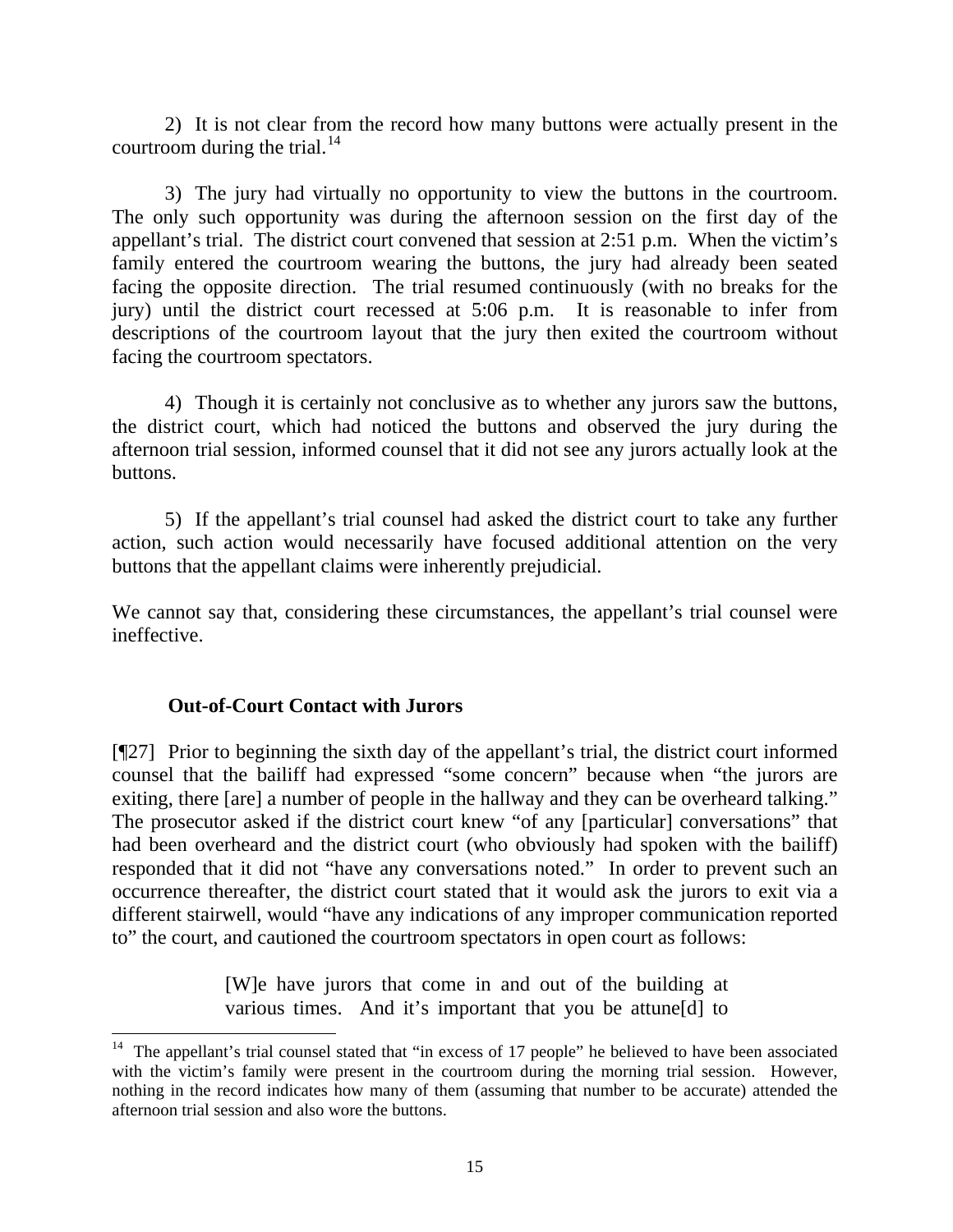those jurors so that your conversations and statements to one another do not get overheard by those jurors.

 It's important that they not be exposed to information or discussions concerning this case outside of the courtroom. And so I would just ask you to be aware of that so that you can be attune[d] to any juror presence and limit your conversation in terms of volume so that that is not overheard.

When the jury recessed for lunch later that morning, the district court also instructed the jury (as it had throughout the trial): 1) not to discuss the case with anyone, including family, other jurors, or anyone involved in the trial; 2) not to speak with any of the parties, witnesses, or attorneys; 3) to immediately tell the bailiff if anyone attempted to talk to them about the trial; and 4) to keep an open mind until they had heard all of the evidence, the closing arguments of counsel, and the court's final instructions.

[¶28] The appellant contends that his trial counsel were ineffective because they did not ask the district court to question the jurors about any conversations that they may have overheard or to admonish the jury to disregard anything that it may have overheard. Yet, it is also the appellant's burden on appeal to demonstrate that he was prejudiced by this alleged deficiency. The appellant asks us to presume that he was prejudiced based on the following principle:

> In a criminal case, any private communication, contact, or tampering directly or indirectly, with a juror during a trial about the matter pending before the jury is, for obvious reasons, deemed presumptively prejudicial, if not made in pursuance of known rules of the court and the instructions and directions of the court made during the trial, with full knowledge of the parties. The presumption is not conclusive, but the burden rests heavily upon the Government to establish, after notice to and hearing of the defendant, that such contact with the juror was harmless to the defendant.

*Remmer v. United States*, 347 U.S. 227, 229, 74 S.Ct. 450, 451, 98 L.Ed. 654 (1954) (citations omitted). $15$ 

<span id="page-16-0"></span><sup>15</sup> *See generally also United States v. Scull*, 321 F.3d 1270, 1280-81 (10th Cir. 2003), *cert. denied*, 540 U.S. 864 (2003); *Sisneros v. Laramie*, 773 P.2d 933, 935-37 (Wyo. 1989); and *Skinner v. State*, 2001 WY 102, ¶¶ 12-14, 33 P.3d 758, 762-64 (Wyo. 2001), *cert. denied*, 535 U.S. 994 (2002).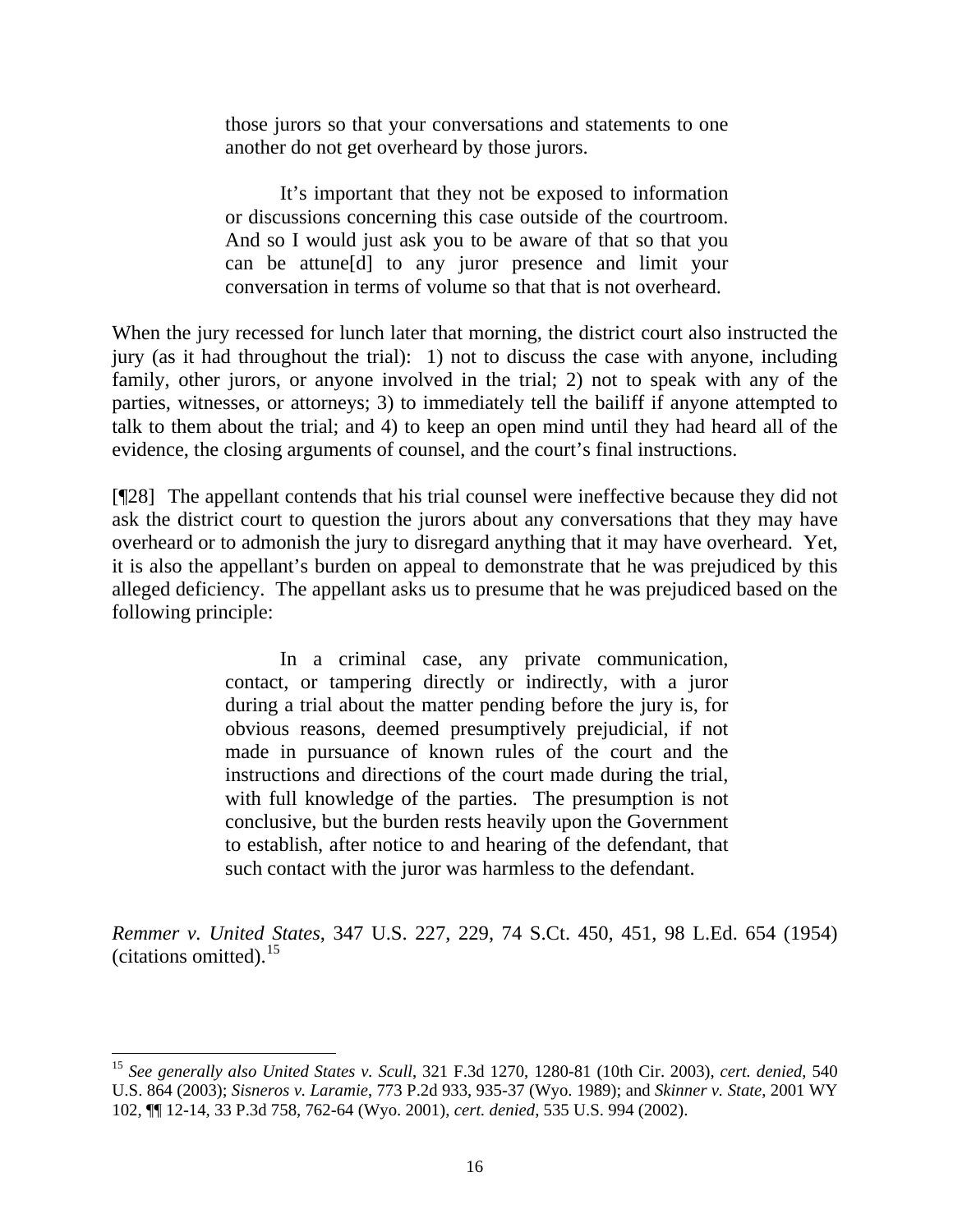[¶29] In order to implicate such a presumption, however, there must be some quantum of evidence indicating that an out-of-court communication or contact occurred and that it concerned "the matter pending before the jury." *See United States v. Brooks*, 161 F.3d 1240, 1246-47 (10th Cir. 1998). It appears from our review of the record that the bailiff in the instant case was merely concerned that the potential for such contact existed, and did not indicate to the district court that she was aware of any inappropriate contact that had actually occurred.<sup>[16](#page-17-0)</sup> We decline to presume prejudice under such speculative circumstances and the appellant does not allege that he was otherwise prejudiced in this regard. Accordingly, the appellant has not satisfied his burden with respect to this issue.

# **Sleeping Juror**

[¶30] On the afternoon of the sixth day of the appellant's trial, the appellant's trial counsel alerted the district court that a particular juror might have slept during the trial for about fifteen minutes the previous day. The district court discussed the matter with counsel for both parties, during which discussion counsel and the court placed their respective observations on the record. Ultimately, the district court indicated that they all should continue to monitor the jurors and that the court would address any subsequent concerns by taking a "stretch break."

[¶31] Despite the fact that his trial counsel first alerted the district court to the issue, the appellant argues on appeal that his counsel were ineffective because they did not then "object to the trial court's course of action." It remains the appellant's burden to establish that he was prejudiced by this alleged deficiency. In that regard, the appellant merely declares in his appellate brief that he "was prejudiced." We "have consistently held that we will not consider claims unsupported by cogent argument or pertinent authority." *Barkell v. State*, 2002 WY 153, ¶ 32, 55 P.3d 1239, 1245 (Wyo. 2002). We also note that the juror alleged to have been asleep was an alternate juror. The district court subsequently discharged the juror and the juror did not deliberate with the jury that reached the verdict in this case.

# **Autopsy Photographs**

l

[¶32] The appellant's remaining claims concern several autopsy photographs that the district court admitted into evidence during the prosecutor's direct examination of the coroner. The coroner, who autopsied the victim, used the photographs in testifying about his autopsy observations and findings. The photographs apparently were also then published to the jury.

<span id="page-17-0"></span><sup>16</sup> There is no evidence that a juror or anyone else reported such a contact in response to the district court's instructions.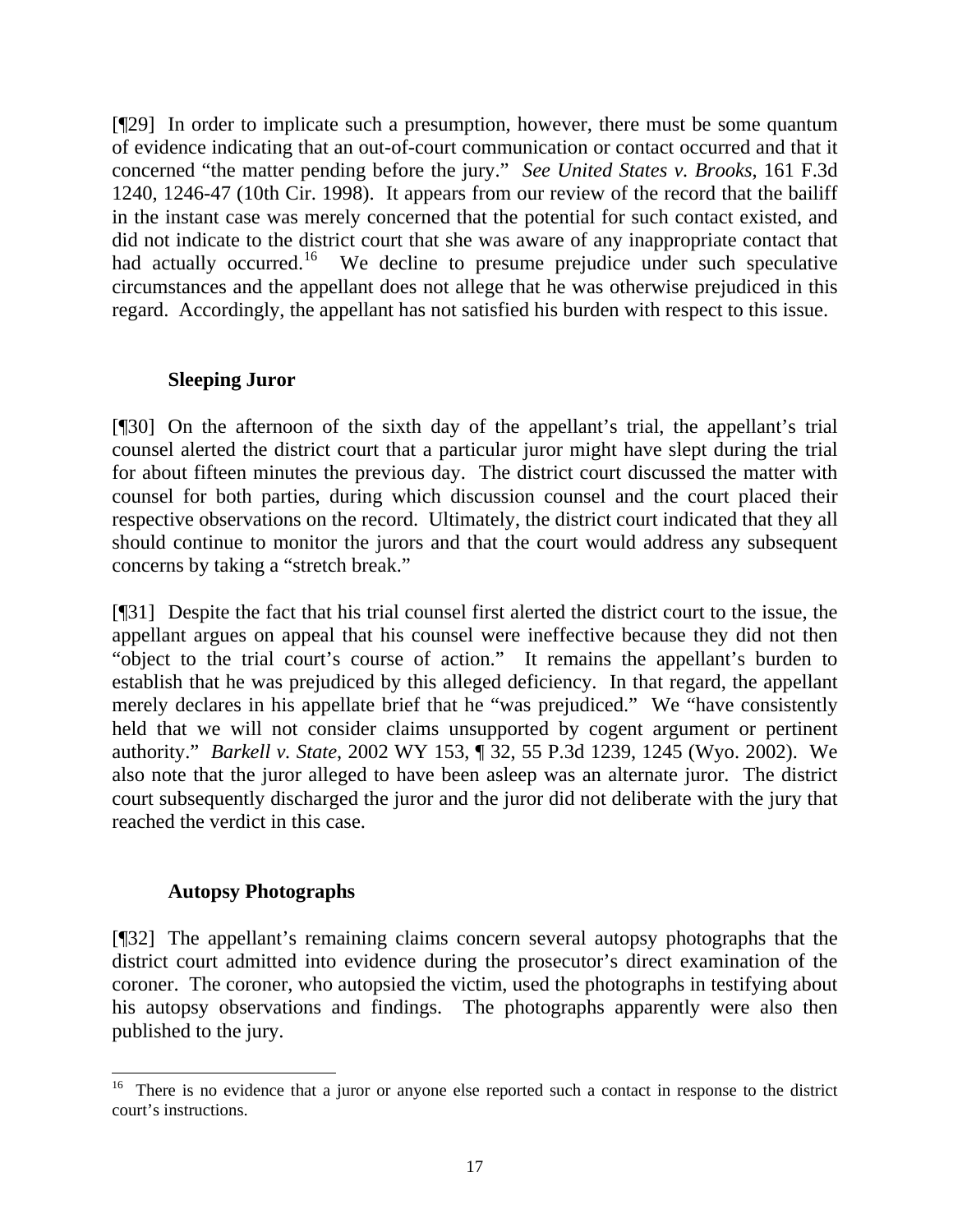[¶33] All but three of these photographs were admitted into evidence without objection. The appellant's trial counsel objected to the remaining three photographs on the basis that they were cumulative of the photographs that previously had been admitted. The district court overruled the objection. On appeal, the appellant contends that his trial counsel were ineffective because they failed adequately to object to the photographs—his trial counsel should have objected to more of the photographs as being "prejudicial" pursuant to W.R.E. 403, rather than objecting to only three such photographs as being "cumulative." While the appellant mentions Rule 403 in advancing this argument, we need not consider this issue further because he does not endeavor to even quote the rule or to cite any other supporting legal authority.

[¶34] Interestingly, the appellant then asserts that his trial counsel were ineffective in handling an issue concerning whether a juror failed to examine these allegedly "prejudicial" photographs when the photographs were published to the jury. Following the prosecutor's direct examination of the coroner, the appellant's trial counsel alerted the district court that a particular juror was "putting her eyes down when the [autopsy photographs] were being testified [to] by [the coroner]" and that the appellant's investigator saw the juror "passing the [autopsy photographs] by without looking at them, and actually turning them over." The prosecutor responded that he thought the juror had been looking at the photographs, but not "closely." The district court stated that it had "observed" the juror, and that the juror was "watching when the exhibits are being talked about, but she did pass them up when they were being handed out"—the juror appeared "to be paying attention to the testimony and to the exhibits as [they were] being shown." The district court vowed to "watch that" and if any further concern arose, the court would "then say something" to the juror. $17$ 

[¶35] The appellant contends that a juror's "inability to view the evidence raises concerns of bias" and that his trial counsel should have asked the district court to determine whether the juror could "consider all the evidence and would not be swayed by sentiment over the graphic autopsy photographs." Aside from generally citing the *Simmons* case we previously referenced, the appellant cites only *State v. Clark*, 981 S.W.2d 143 (Mo. 1998) in support of this argument. In *Clark*, 981 S.W.2d at 145, the trial court ruled that defense counsel was "'not entitled to voir dire on specifics of the case being tried,'" including the age of one of the murder victims (a three-year-old girl). Clark argued in his appeal to the Missouri Supreme Court that the trial court had

<span id="page-18-0"></span> $17$  The appellant also claims that the district court observed this same juror crying when the autopsy photographs were published to the jury. However, the district court noted only that the juror "grabbed a Kleenex, but [did not] seem to be crying significantly or anything." The appellant claims that his trial counsel should have requested that the district court inquire as to whether the juror could "carry out her duties properly" and "consider all the evidence." We need not consider this issue further because the argument is not accompanied by any citation to pertinent legal authority and the appellant merely states that he "was prejudiced" by his counsel's alleged deficiency.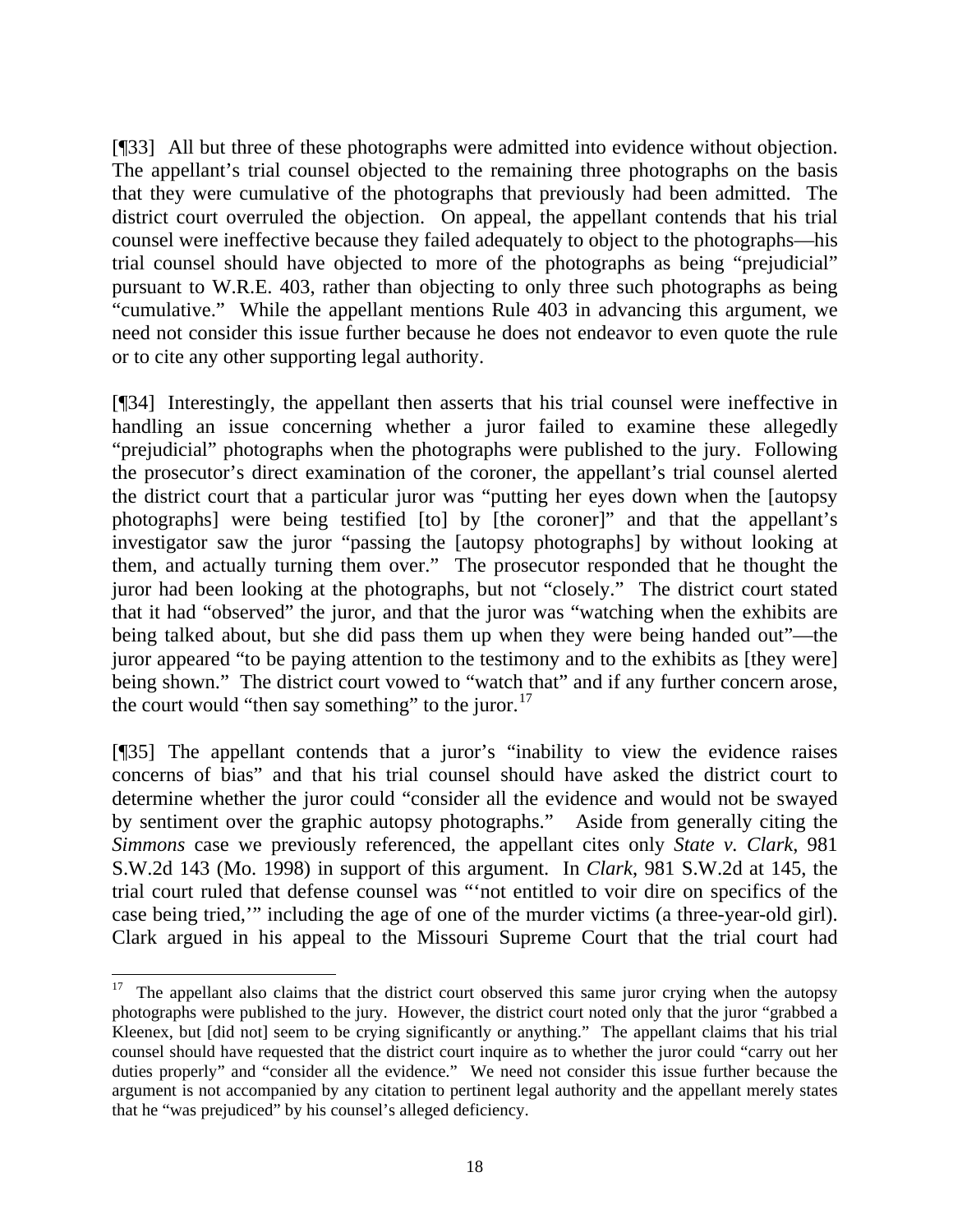improperly restricted voir dire. *Id.* at 146. The court found that under the circumstances, the victim's age was a "critical fact" that could "implicate personal bias and disqualify prospective jurors," and that the trial court's "sweeping" ruling violated Clark's right to an impartial jury because it prevented the defense from attempting to discover such bias. *Id.* at 147. In evaluating whether this violation resulted in a "real probability of injury," the court considered the prosecutor's emphasis of the victim's age during the trial and that "one juror left the room crying after viewing autopsy photos of" the victim. *Id.* at 147-48. The court ultimately reversed Clark's first-degree murder convictions and remanded the case for a new trial. *Id.* at 148.

[¶36] We fail to see how this authority is relevant to the instant case, wherein the appellant does not contend that the district court restricted his ability to *voir dire* prospective jurors. In fact, the prosecutor questioned prospective jurors about their ability to view autopsy photographs and the appellant's trial counsel questioned prospective jurors about their reactions upon seeing dead bodies. The *Clark* case does mention that a juror left the room crying after viewing autopsy photographs of the victim in the context of whether Clark was prejudiced by the district court's ruling in that case. However, the case clearly is not persuasive with respect to the appellant's contentions in the instant appeal. We further note that the district court in the instant case: 1) instructed the jury to "keep an open mind until you have heard all the evidence in this case . . ." when recessing for lunch immediately after the autopsy photographs were published to the jury; and 2) instructed the jury as follows just before they were to begin deliberating:

> On the other hand, it is the exclusive province of the jury to weigh and consider all evidence which is presented to it; to determine the credibility of all witnesses and evidence, to determine the issues of fact in this case.

> This duty you shall perform with sincere judgment, and sound discretion, uninfluenced by pity for or passion or prejudice against any of the litigants in this case. The law forbids you to be governed by mere sentiment, conjecture, sympathy, passion, prejudice, public opinion or public feeling. The litigants have the right to demand and expect that you will conscientiously and dispassionately consider and weigh the evidence and apply the law of the case, and that you will reach a just verdict, regardless of what the consequence of such a verdict may be.  $[18]$

[¶37] The appellant also claims that a local newspaper article reported that "audible gasps" could be heard from where the victim's family was seated in the courtroom "as

 $\overline{a}$ 

<span id="page-19-0"></span> $18$  The district court had given the jury a similar instruction prior to opening statements.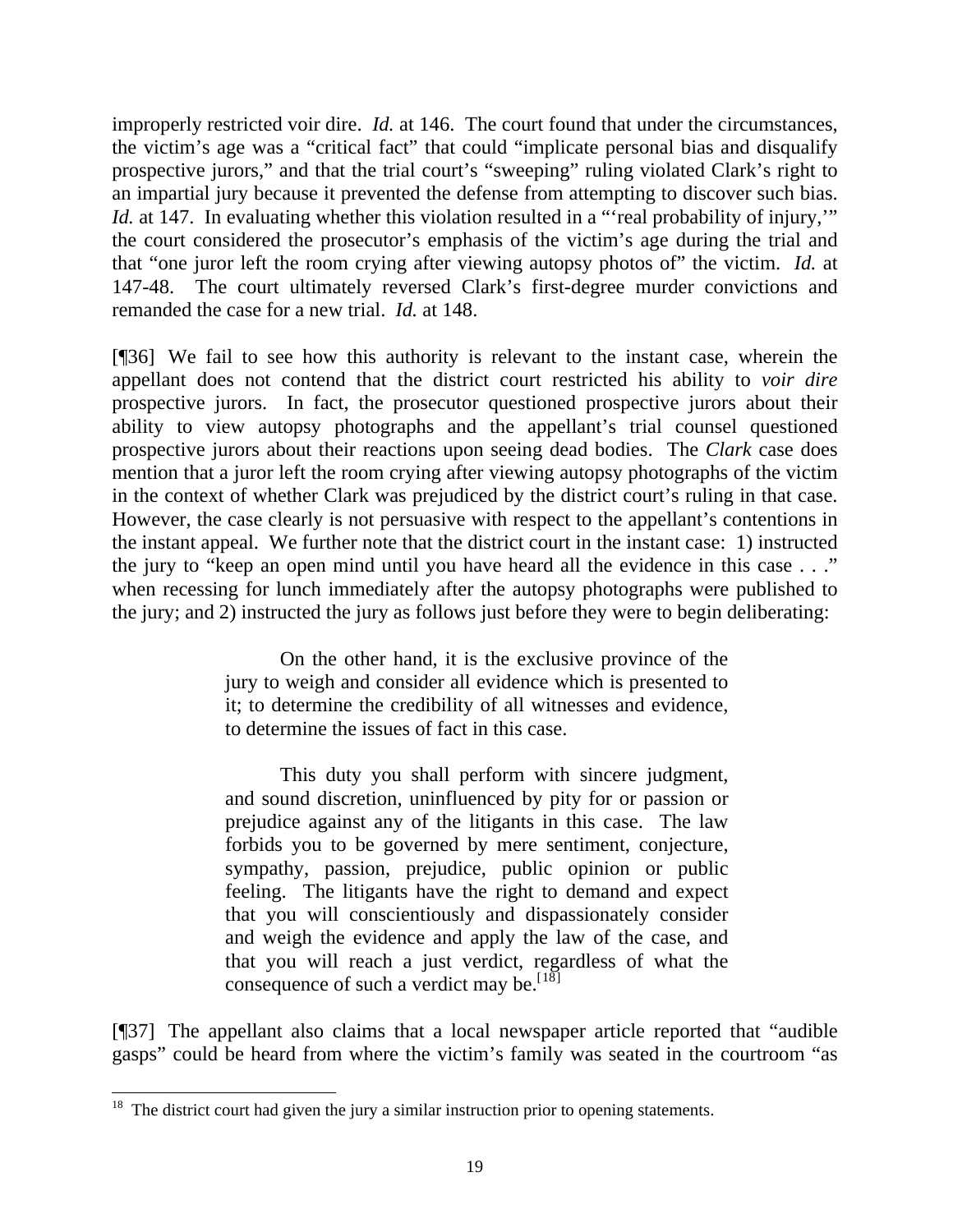graphic pictures of [the victim's] body at autopsy were circulated among the jury." This information does not appear in the record on appeal—the appellant asks that we simply take judicial notice of the article.<sup>[19](#page-20-0)</sup> According to the appellant, the jury "most likely heard" the "audible gasps" referenced in the article, his trial counsel should have acted to ensure that the district court took "appropriate action," and he "was prejudiced" by this "omission."

[¶38] We find the appellant's argument to be deficient in several respects. The only pertinent legal authority cited by the appellant (aside from some authority on judicial notice) is 75 Am.Jur.2d *Trial* § 254 (1991), which section addresses demonstrations and outbursts by trial spectators. The excerpt cited by the appellant, however, specifically refers to "misconduct . . . calculated to influence the jury." The alleged conduct referenced in the article certainly, in the absence of additional information, does not rise to that level and cannot even be attributed to a particular individual or individuals. The appellant also fails to specify in his appellate brief what his trial counsel should have done, what would have constituted "appropriate action" by the district court, and, again, merely states that he "was prejudiced" by this unspecified deficiency. The appellant clearly has not satisfied his burden with respect to this issue.

## *Sentencing*

[¶39] The appellant raises two appellate issues regarding his sentence. He first claims that Wyo. Stat. Ann.  $\S 6{\text -}2{\text -}101^{20}$  $\S 6{\text -}2{\text -}101^{20}$  $\S 6{\text -}2{\text -}101^{20}$  is unconstitutional essentially because in a non-capital case, "it allows a defendant to be sentenced to the penitentiary with no chance at ever again enjoying the right to liberty, solely on the whim of a judge" and "without any

 $\overline{a}$  $19$  We do not express any opinion regarding the propriety of taking judicial notice of the article.

<span id="page-20-1"></span><span id="page-20-0"></span><sup>&</sup>lt;sup>20</sup> Wyo. Stat. § 6-2-101 provides, in pertinent part, as follows:

 <sup>(</sup>a) Whoever purposely and with premeditated malice . . . kills any human being is guilty of murder in the first degree.

 <sup>(</sup>b) A person convicted of murder in the first degree shall be punished by death, life imprisonment without parole or life imprisonment according to law . . . .

 <sup>(</sup>c) A person convicted of murder in the first degree in a case in which the state seeks the death penalty shall be sentenced in accordance with the provisions of W.S. 6-2-102. In all other cases, including any case in which the state has determined not to seek the death penalty at any stage of the proceeding, the judge shall determine the sentence of life imprisonment without parole or life imprisonment taking into consideration any negotiated plea agreement and any evidence relevant to a determination of sentence which the court deems to have probative value.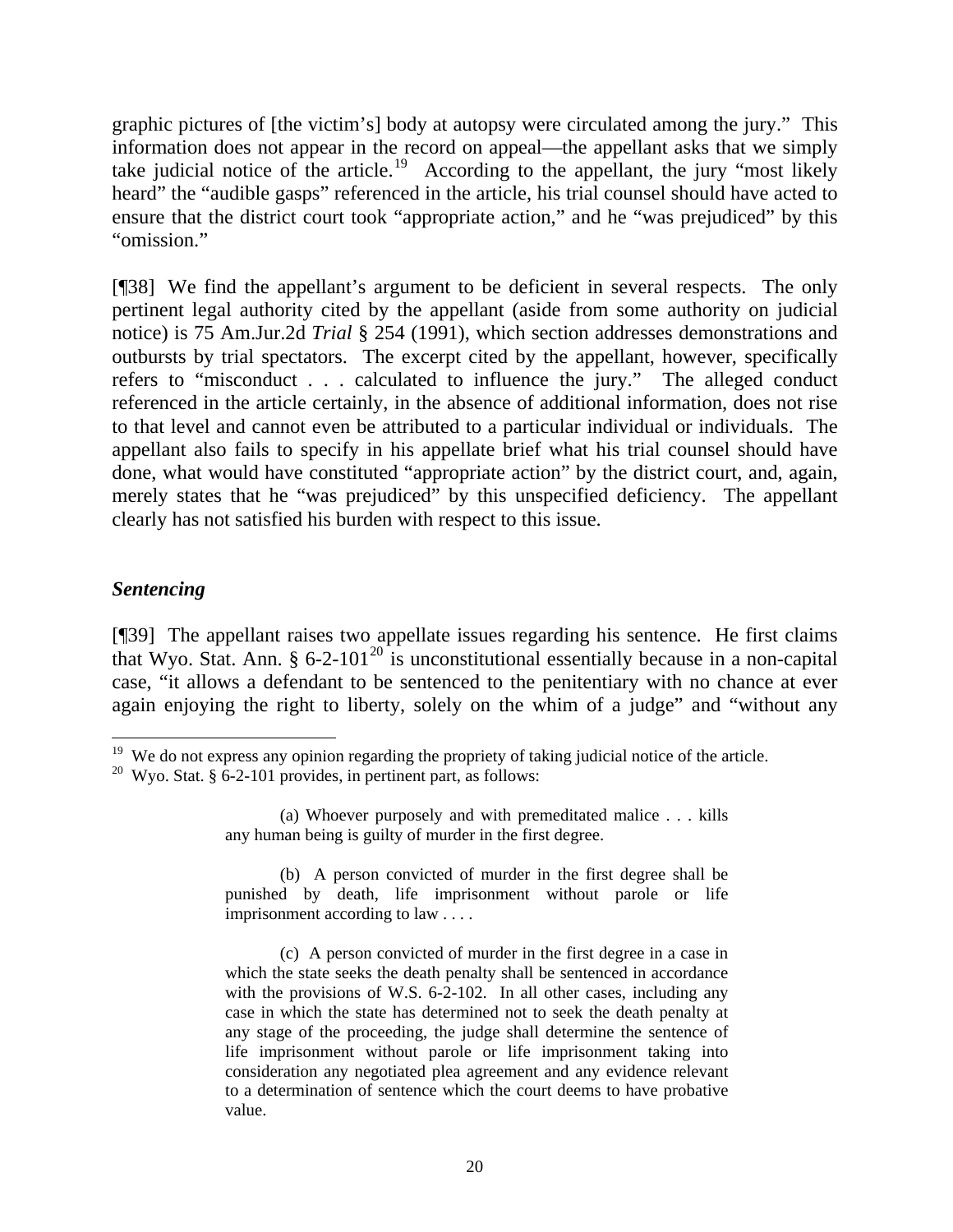guidelines for when [a life sentence without the possibility of parole] is to be imposed." The appellant cites examples from other states that require "the jury to [first] find additional facts" in order to impose a life sentence without the possibility of parole or that a particular aggravating circumstance justify the sentence. According to the appellant, "[s]uch arbitrariness" in Wyoming violates the appellant's due process rights under the United States and Wyoming Constitutions.

[¶40] We must first consider the manner in which this issue was raised in the district court. *See Hyde v. State*, 769 P.2d 376, 381 (Wyo. 1989) (we "have held that we will not consider a constitutional challenge raised for the first time on appeal" unless it involves fundamental error affecting a substantial right of the appellant or involves the jurisdiction of the court). In *Hyde*, 769 P.2d at 381 (*quoting Jackson v. State*, 624 P.2d 751, 755 (Wyo. 1981)), we stated that "'[c]onstitutional questions are too important to be answered unless fully and properly presented. It is necessary that the constitutional questions be specifically phrased and completely argued before it would be proper for this court to pass upon them.'"

[¶41] It is clear from the record that the only cogent basis for the appellant's objection to his sentence in the district court was that it is contrary to *Apprendi v. New Jersey*, 530 U.S. 466, 120 S.Ct. 2348, 147 L.Ed.2d 435 (2000). At sentencing, the appellant's trial counsel stated only that the statute was unconstitutional because it violates the appellant's "due process rights under the state and Federal constitutions. That it is denying him his Sixth Amendment rights in accordance with *Apprendi* . . . ." The prosecutor responded to this contention by arguing that *Apprendi* did not apply to the statute at issue, and the district court ruled that there was no "basis for argument pursuant to *Apprendi*."

[¶42] Merely stating that the statute is unconstitutional because it violates the appellant's "due process rights" is too conclusory an assertion to permit our review in the instant case.[21](#page-21-0) *See Daley v. Wenzel*, 2001 WY 80, ¶ 22, 30 P.3d 547, 553 (Wyo. 2001) ("conclusory assertion hardly satisfies the well-established requirement of 'formally raising or arguing' the constitutional claims to the trial court as required by this Court.") (citation omitted). To the extent that the appellant claimed that Wyo. Stat. Ann. § 6-2- 101 is somehow contrary to the United States Supreme Court's decision in *Apprendi*, we have previously rejected that argument and the appellant has not renewed that argument on appeal. *See Kenyon v. State*, 2004 WY 100, ¶ 13, 96 P.3d 1016, 1022 (Wyo. 2004), *cert. denied*, 125 S.Ct. 1389 (2005).

<span id="page-21-0"></span> $21$  The appellant does not argue that this issue is fundamental in nature or involves the jurisdiction of the court.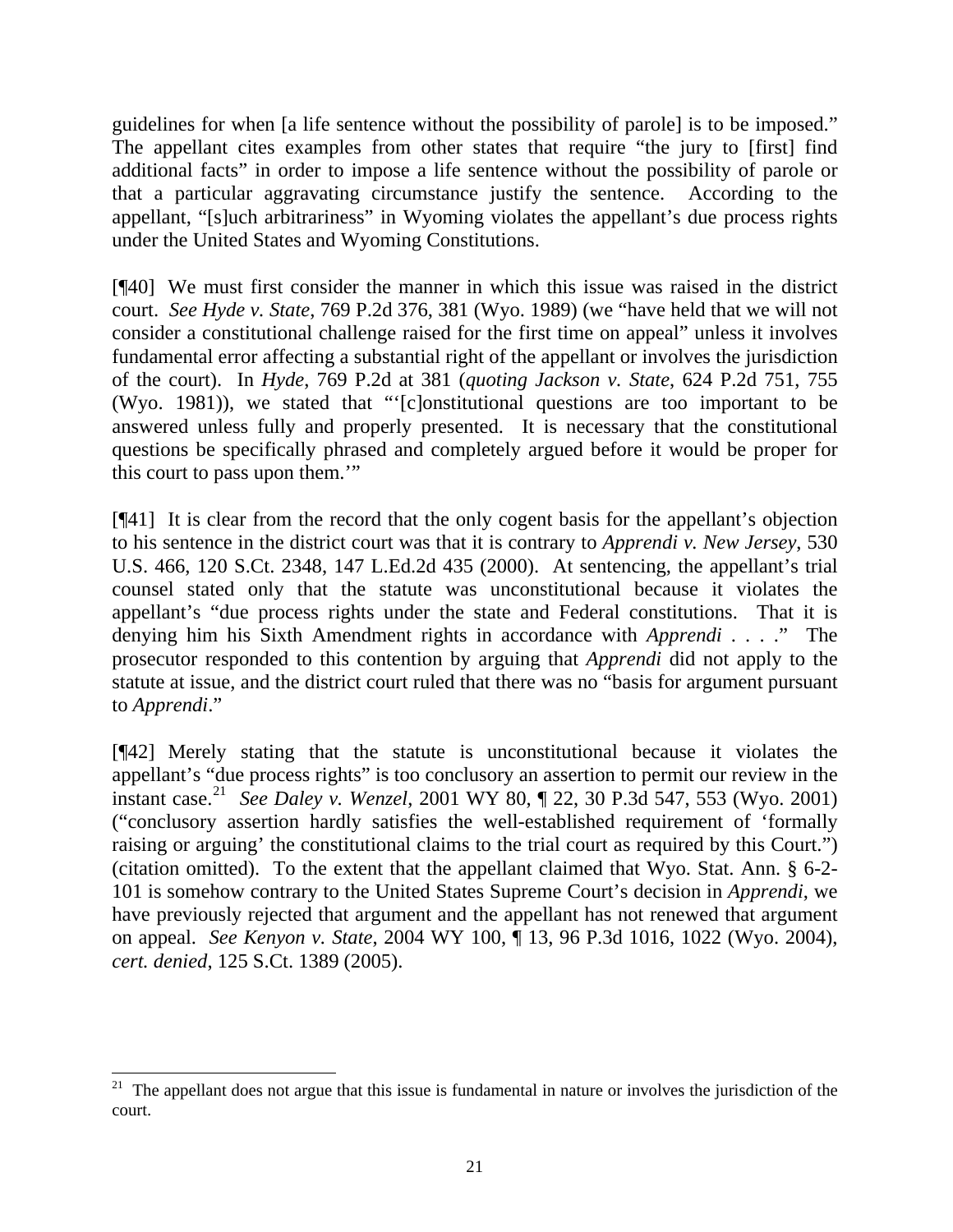[¶43] The appellant also contends that his due process right to be sentenced only on accurate information was violated because the presentence investigation report contained the following unverified and "unproven, unreliable hearsay":

> As the Defendant could not answer any questions pertaining to the crime itself, this [probation and parole] Agent does not know if the Defendant feels any remorse for his actions nor does this Agent know if the Defendant takes any responsibility for his actions. However this Agent feels the Defendant must not take responsibility as he has consistently denied any culpability in this case *even though he was the only one known to be in the home besides the victim and two (2) children. According to reports this Agent read during this investigation, the two (2) children both made statements about seeing the Defendant harm their mother. In fact the male child has stated "daddy shot mommy" and the female child has stated "mom would be mad if I told you what happened."*

(Emphasis added.) The appellant essentially claims that this information is unreliable because it "does not identify what reports [the agent] was reading that supported this conclusion" and "does not identify to whom the children made these statements or under what circumstances the statements were made."

[¶44] The district court generally referred to this information, as well as several other considerations, in sentencing the appellant. It noted that "while [the appellant] was consumed with the beating of his wife, their two children . . . experienced a living nightmare which will undoubtedly be forever etched in their minds," and stated that "time will determine the ultimate impact upon [the appellant's children.] One hopes, despite the witnessing of their mother's murder, that they will overcome this loss. With the love and assistance of family members, they can and will persevere."

[¶45] Our standard of review for issues of this nature is as follows:

 When imposing sentence, the trial court is given broad discretion to consider a wide variety of factors about the defendant and his crimes. *Mehring v. State*, 860 P.2d 1101, 1115 (Wyo.1993); *Griebel v. State*, 763 P.2d 475, 477 (Wyo.1988). We will not disturb a sentencing decision absent a clear abuse of discretion. *Jones v. State*, 771 P.2d 368, 371 (Wyo.1989). In sentencing, due process provides a right to be sentenced only on accurate information. *Mehring*, 860 P.2d at 1117; *Clouse v. State*, 776 P.2d 1011, 1014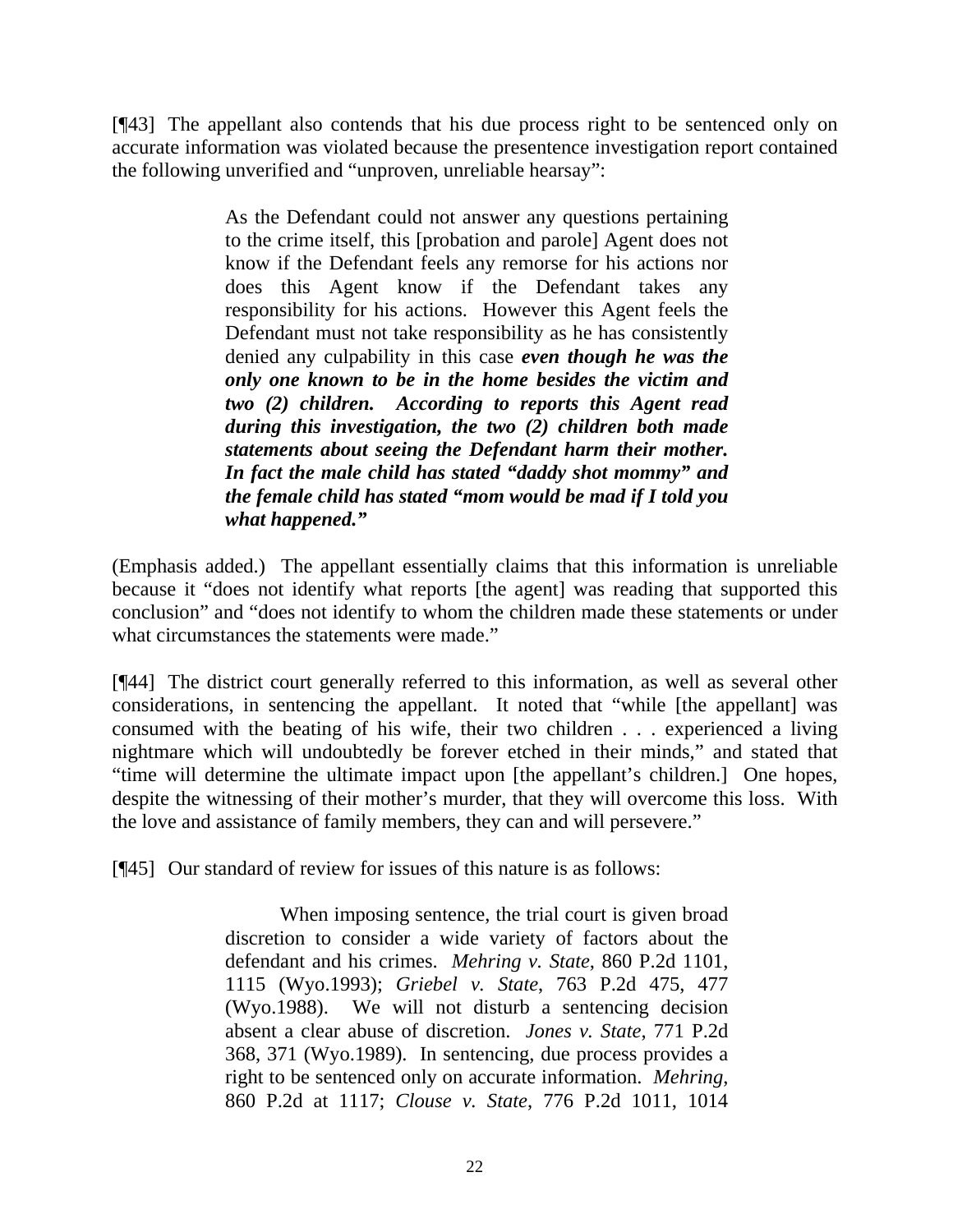(Wyo.1989). On appeal, the defendant must demonstrate that the trial court relied upon the statements in sentencing to prevail. *Mehring*, at 1115. "However, when no objection is made concerning the consideration of a particular factor, review is necessarily confined to a search for plain error. Plain error, as we have often stated, occurs when the record clearly shows an error that transgressed a clear and unequivocal rule of law which adversely affected a substantial right." *Hornecker v. State*, 977 P.2d 1289, 1291 (Wyo.1999); *see also Craver v. State*, 942 P.2d 1110, 1115 (Wyo.1997).

*Manes v. State*, 2004 WY 70, ¶ 9, 92 P.3d 289, 292 (Wyo. 2004).

 Wyoming does not permit a sentencing decision based upon unreliable information, undocumented information, or inaccurate information. *Mehring*, 860 P.2d at 1117; *DeLoge v. State*, 2002 WY 155, ¶ 13, 55 P.3d 1233, ¶ 13 (Wyo.2002).

*Id.*, 2004 WY 70, ¶ 13, 92 P.3d at 293. In *Bitz v. State*, 2003 WY 140, ¶ 14, 78 P.3d 257, 260-61 (Wyo. 2003), we further stated:

> In *Christy* [*v. State*], 731 P.2d [1204,] 1207-08  $[(Wyo.1987)]$ , we determined that the trial court may consider "filed reports and information" at sentencing, so long as the defendant is given the opportunity "to deny, dispute, or disprove." Two years later, in *Smallwood* [*v. State*], 771 P.2d [798,] 802 [(Wyo.1989], we described this as "an opportunity to rebut pre-sentence information which is materially false or which furnishes invalid premises for the sentence which the judge is imposing." In *Clouse* [*v. State*], 776 P.2d [1011,] 1015 [(Wyo.1989)], we made clear that it is the defendant's obligation to object to any sentencing information he contends is inaccurate. And in *Johnson* [*v. State*], 790 P.2d [231,] 236 [(Wyo.1990)] (*quoting Christy*, 731 P.2d at 1208), we stated that objecting is not alone sufficient and we reiterated that a defendant must challenge the accuracy of the information and has the duty to "deny, dispute, or disprove" it.

*See also* W.R.Cr.P. 32(a).